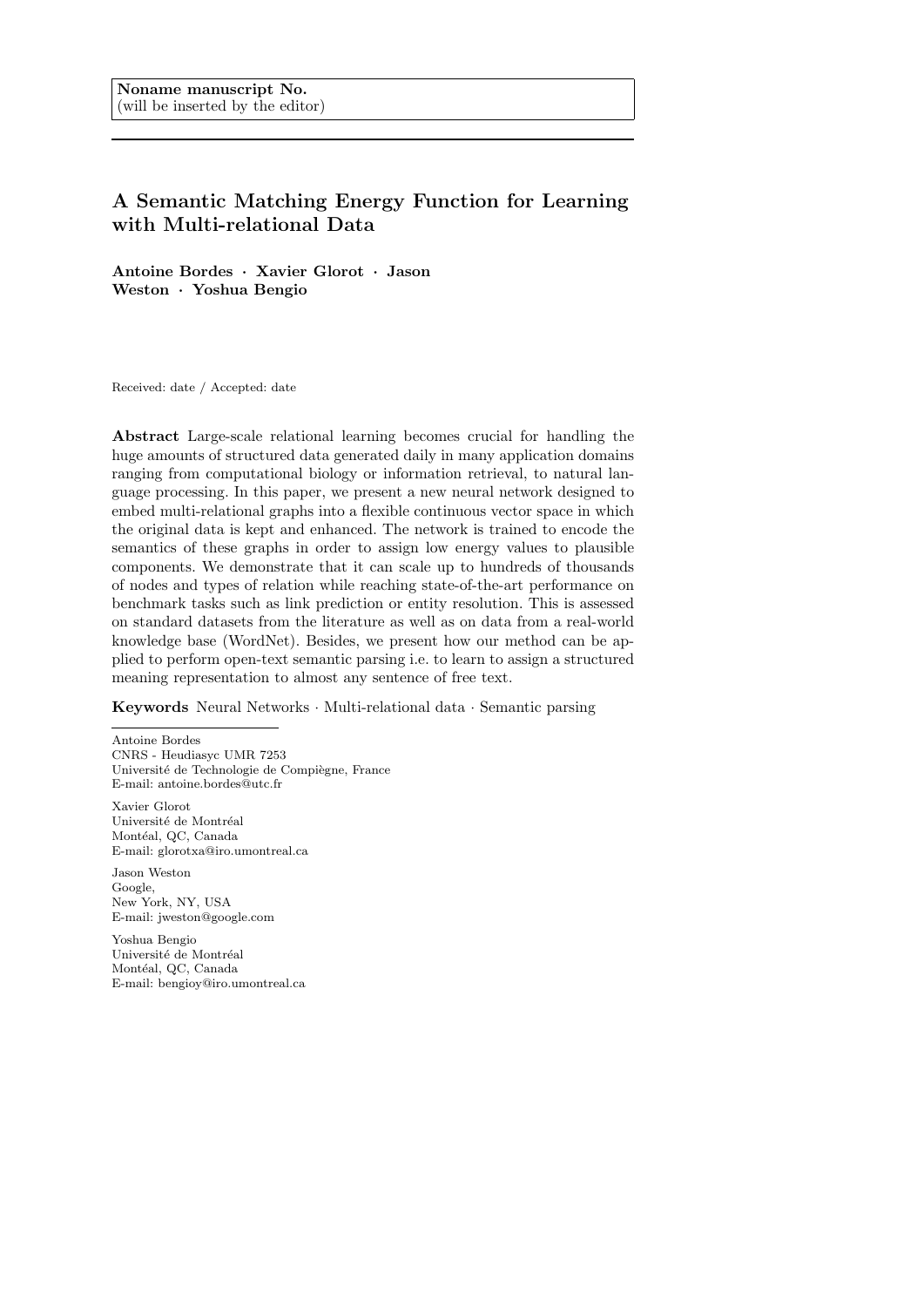# 1 Introduction

Multi-relational data refers to graphs whose nodes represent entities and edges correspond to relations that link these entities. It plays a pivotal role in many areas such as recommender systems, the Semantic Web, or computational biology and is now the core of the field of statistical relational learning (Getoor and Taskar, 2007). Relations are modeled as triplets of the form (subject, predicate, object), where a predicate either models the relationship between two entities or between an entity and an attribute value; predicates are thus of several types. Such data sources are equivalently termed multi-relational graphs. They can also be represented by 3-dimensional tensors, for which each slice represents an adjacency matrix for one predicate. Multi-relational graphs are popular tools for encoding data via knowledge bases, semantic networks or any kind of database following the Resource Description Framework (RDF) format. Hence, they are widely used in the Semantic Web (Freebase, OpenCyc or YAGO<sup>1</sup> ) but also for knowledge management in bioinformatics (GeneOntology, UMLS semantic network<sup>2</sup>) or natural language processing (WordNet<sup>3</sup>), to name a few. Social networks can also be represented using RDF.

In spite of their strong ability for representing complex data, multi-relational graphs remain complicated to manipulate for several reasons. First of all, interactions are of multiple types and heterogeneous (some may be frequent or not, some concern only subsets of entities and some all of them, etc.). Besides, most databases have been built either collaboratively or (partly) automatically. As a consequence, data is noisy and incomplete: relations can be missing or be invalid, there can be redundancy among entities because several nodes actually refer to the same concept, etc. Finally, most multi-relational graphs are of very large dimensions in terms of numbers of entities and of relation types. For example, Freebase contains more than 20 millions entities and so does YAGO, DBpedia is composed of 1 billion triplets linking around 4 millions entities, GeneOntology contains more than 350k verified biological entities. Hence, there is a deep need for methods able to handle these databases in order to represent, summarize, complete or merge them.

In this paper, we propose a new model to learn multi-relational semantics, that is, to encode multi-relational data into representations of entities and relations that preserve and enhance its inherent complex structure, while simplifying its manipulation. Our work is based on an original energy function (see Lecun et al (2006) for a review on energy-based learning), which is trained to assign low energies to plausible triplets of a multi-relational graph. This energy function, termed semantic matching energy, relies on a distributed representation of the multi-relational data: any element (entity or relation type) is represented into a relatively low (e.g. 50) dimensional embedding vector space. The embeddings are learnt and established by a neural

<sup>1</sup> Respect. available from freebase.com, opencyc.org and mpi-inf.mpg.de/yago-naga.

<sup>&</sup>lt;sup>2</sup> Respect. available from geneontology.org and semanticnetwork.nlm.nih.gov.

<sup>3</sup> Available from wordnet.princeton.edu.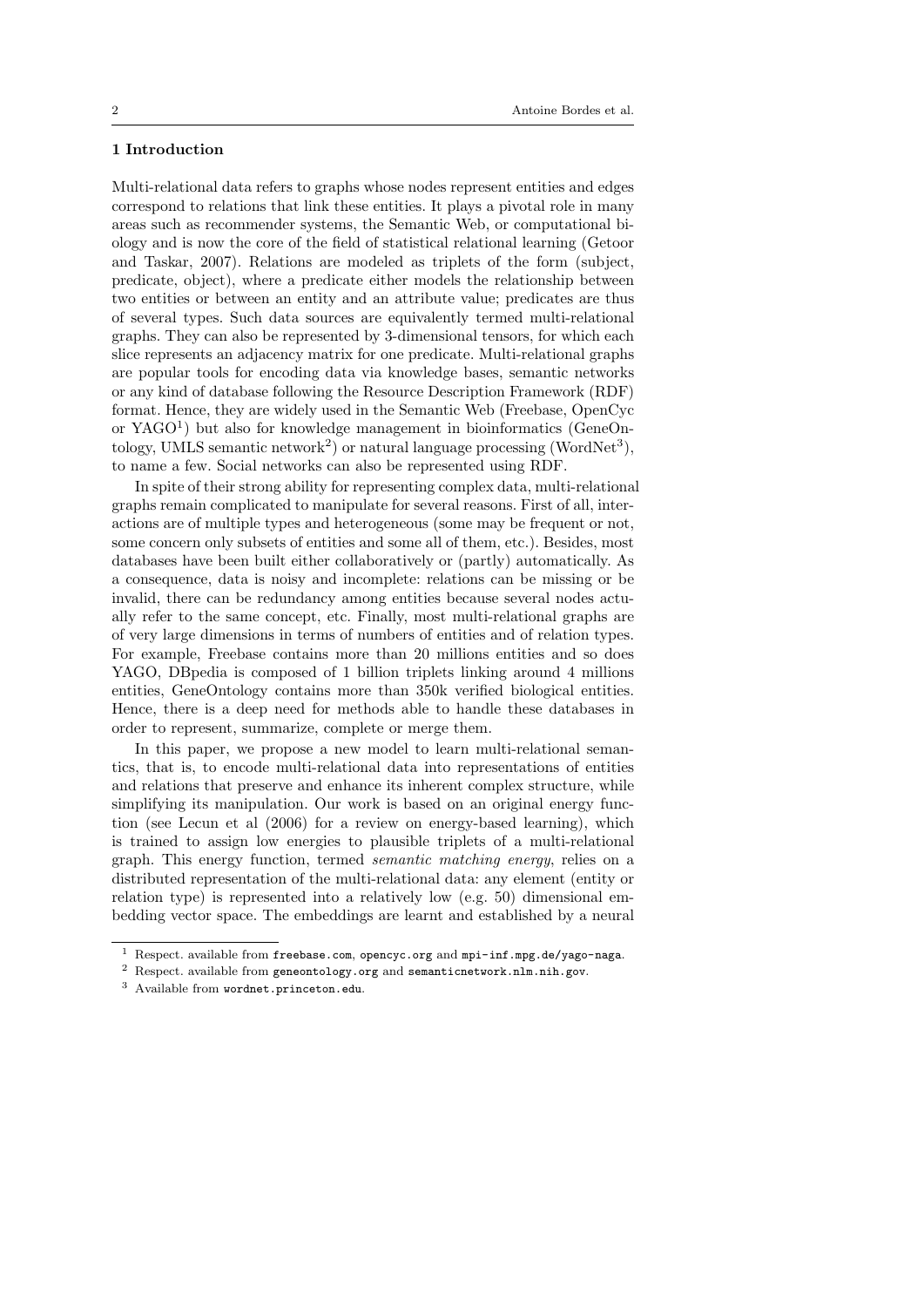network whose particular architecture allows to integrate the original data structure. Hence, our model provides a compact and fully distributed representation of the original data. We show empirically that this allows reaching state-of-the-art performance on benchmark tasks of link prediction, entity resolution or entity ranking, i.e., generalizing outside of the set of given valid triplets. This framework is also flexible as demonstrated by its application to the task of open-text semantic parsing: using multi-task training (Caruana, 1995; Collobert and Weston, 2008) on various data sources, we are able to jointly learn representations for words and for entities of a lexical knowledge base (WordNet) and to assign energies to triplets of both kinds of symbols.

This paper is an extension of Bordes et al (2012), which first introduced the model. However, the previous paper was only focused on the application to open-text semantic parsing, whereas the present version has a wider scope and considers many more problems involving multi-relational data. Hence, many new elements are provided: a new and cleaner form of the bilinear formulation, new experiments comparing this model to the state-of-the-art in link prediction and entity resolution, a more comprehensive literature review, and more insights and details on the model formulation and on the training procedure. We also provide a link to an associated open-source implementation.

The paper is organized as follows. Section 2 presents a review of previous work on learning with multi-relational data. Section 3 introduces the semantic matching energy function and Section 4 its training procedure. Extensive experimental results are given in Section 5. Finally, the application to opentext semantic parsing is described in Section 6 and Section 7 concludes and sketches future work.

# 2 Previous Work

Several ways have been explored to represent and encode multi-relational data, such as Bayesian methods for instance. Kemp et al (2006) introduced the Infinite Relational Model, IRM, a nonparametric Bayesian model whose latent variables are used to discover meaningful partitions among entities and relations. This model provides a great interpretability of the data but suffers from a poor predictive power. Sutskever et al (2009) proposed a refinement with the Bayesian Tensor Clustered Factorization model, BCTF, in which the nonparametric Bayesian framework is coupled with the learning of distributed representations for the entities and relation types. Other proposals have consisted in improving the original model by adding first-order formula with Markov Logic. Hence, MRC, for Multiple Relation Clustering(Kok and Domingos, 2007), is a model able to perform clustering of entities through several relation types simultaneously. Singla and Domingos (2006) presented another model based on Markov Logic Networks (denoted MLN in this paper) for the task of entity resolution.

All these methods share the ability of providing an interpretation of the data but can be slow and costly to train. Models based on tensor factoriza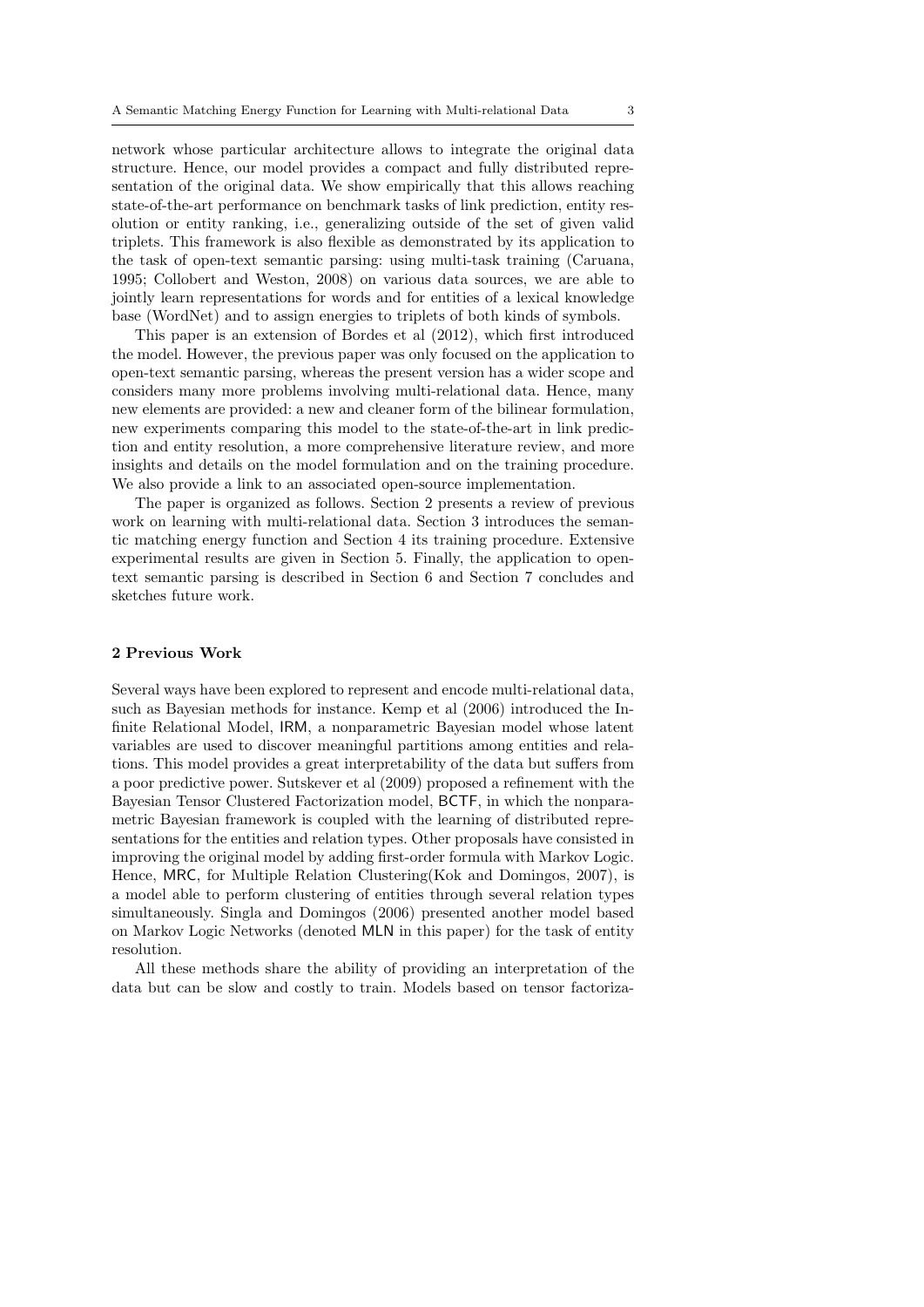tion can be faster and scale to larger data because of their continuous optimization. Standard methods like CANDECOMP/PARAFAC (CP) (Harshman and Lundy, 1994) or those from Tucker (1966) have been applied on multirelational graphs. For instance, Franz et al (2009) used CP for ranking data from RDF Knowledge Bases. The approach of Singh and Gordon (2008) aims at jointly factoring a relational database and a users-items rating matrix to improve collaborative filtering. Other directions have also been proposed derived from probabilistic matrix factorization for multi-dimensional data (Chu and Ghahramani, 2009) or by adapting dimension reduction techniques such as SVD (Speer et al, 2008; Cambria et al, 2009). Recently, Nickel et al (2011) presented RESCAL, an upgrade over previous tensor factorization methods, which achieves strong predictive accuracies on various problems. Besides, RESCAL has been applied to the large-scale knowledge base YAGO (Nickel et al, 2012). Hence, it is currently considered as the state-of-the-art for factorizing multirelational data.

Some approaches described above (e.g. BCTF, RESCAL) end up with a distributed representation of the entities and relation types. A line of work consists in actually focusing on learning such representations, usually termed embeddings. The embedding idea has been successful in Natural Language Processing (NLP) via the framework of language models (Bengio et al, 2003) where an embedding per word is learnt: it has been shown that such representations help to improve performance on standard NLP tasks (Bengio, 2008; Collobert et al, 2011). Bordes et al (2010) adapted a related model to a small custom knowledge base for language understanding. For multi-relational data, Linear Relational Embeddings (Paccanaro, 2000; Paccanaro and Hinton, 2001) learn a mapping from the entities into a feature-space by imposing the constraint that relations in this feature-space are modeled by linear operations. In other words, entities are modeled by real-valued vectors and relations by matrices and parameters of both are learnt. This idea has been further improved in the Structured Embeddings (SE) framework of Bordes et al (2011).

Our work lies in the same trend of work since we aim at learning distributed representations of multi-relational data. However, a major difference in our approach is that, contrary to most previous work (including BCTF, RESCAL or SE) we do not model a relation type by a matrix (or a pair of matrices). As we show in the next section, a relation type is represented by a vector and thus shares the status and number of parameters of entities. This is convenient when the number of relation types is large or when relation types can also play the role of entities in relations as we illustrate in Section 6. Note that we empirically compare our model with IRM, BCTF, MRC, MLN, CP, RESCAL and SE in our experiments displayed in Section 5.

#### 3 Semantic Matching Energy Function

This section introduces our model designed to embed multi-relational data into fully distributed representations via a custom energy function.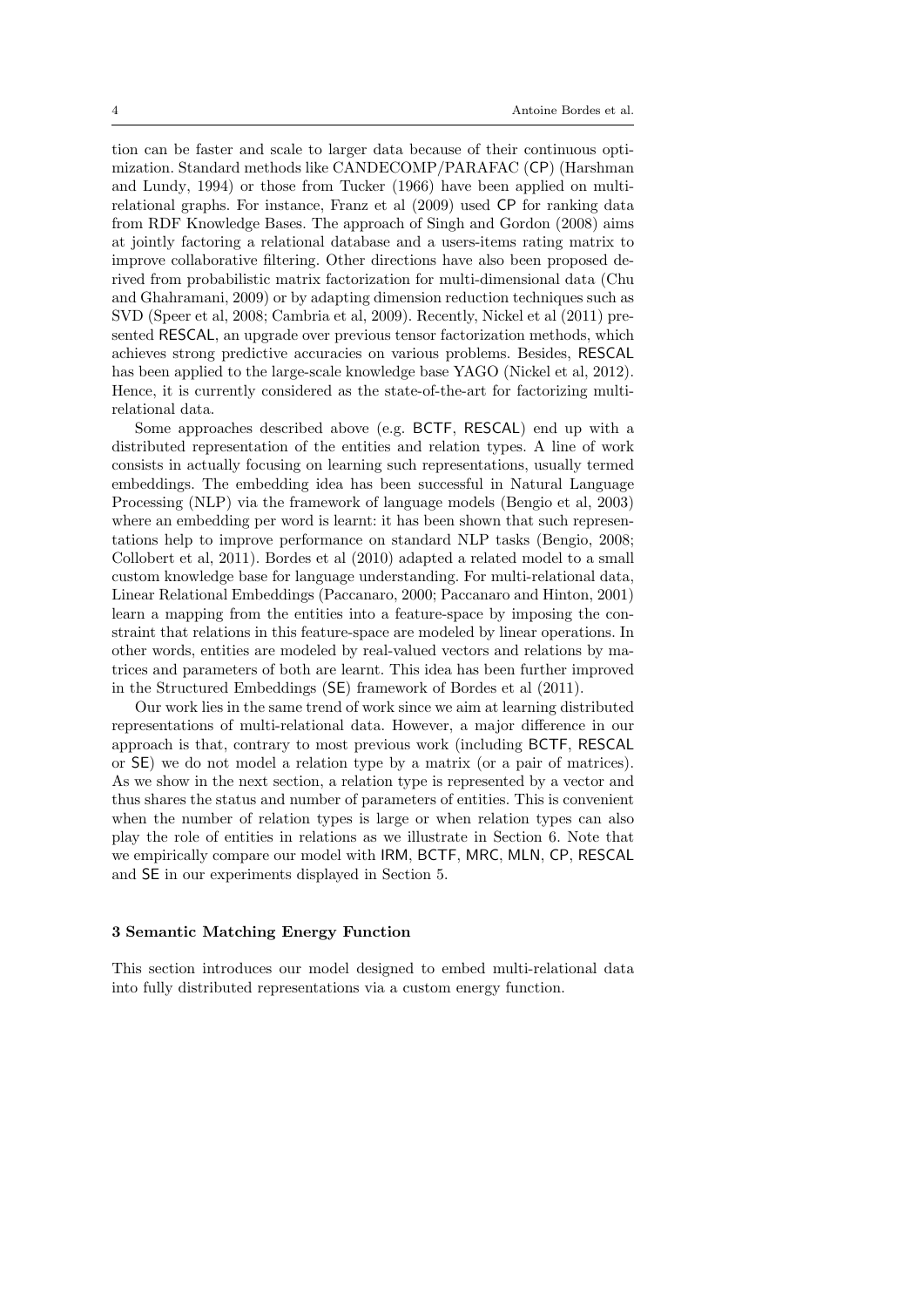#### 3.1 Notations

This work considers multi-relational databases as graph models. The data structure is defined by a set of nodes and a set of links. To each individual node of the graph corresponds an element of the database, which we term an entity, and each link defines a relation between entities. Relations are directed and there are typically several different kinds of relations. Let  $\mathcal C$  denote the dictionary which includes all entities and relation types, and let  $\mathcal{R} \subset \mathcal{C}$  be the subset of entities which are relation types. In the remainder of the paper, a relation is denoted by a triplet  $(lhs, rel, rhs)$ , where lhs is the left entity, rhs the right one and rel the type of relation between them.

## 3.2 Main Ideas

Inspired by the framework introduced by Bordes et al (2011) as well as by recent work of Bottou (2011), the main idea behind our semantic matching energy function is the following.

- Named symbolic entities (entities and relation types) are associated with a d-dimensional vector space, termed the "embedding space", following previous work in neural language models (see Bengio (2008) for a review). The  $i^{th}$  entity is assigned a vector  $E_i \in \mathbb{R}^d$ .
- The semantic matching energy value associated with a particular triplet (lhs, rel, rhs) is computed by a parametrized function  $\mathcal E$  that starts by mapping all symbols to their embeddings and then combines them in structured fashion. Our model is termed "semantic matching" because, as we describe in the following,  $\mathcal E$  relies on a matching criterion computed between both sides of the triple.
- The energy function  $\mathcal E$  is optimized to be lower for training examples than for other possible configurations of symbols. Hence the semantic energy function can distinguish plausible combinations of entities from implausible ones, and can be used, for instance, to answer questions, e.g. corresponding to a triplet  $(lhs, rel, ?)$  with a missing rhs, by choosing among the possible entities a rhs with a relatively lower energy.

#### 3.3 Neural Network Parametrization

The energy function  $\mathcal E$  (denoted SME) is encoded using a neural network, whose parallel architecture is based on the intuition that the relation type should first be used to extract relevant components from each argument's embedding, and put them in a space where they can then be compared (see Figure 1). Hence, pairs (lhs, rel) and (rel, rhs) are first combined separately and then, these semantic combinations are matched.

(1) Each symbol of the input triplet  $(lhs, rel, rhs)$  is mapped to its embedding  $E_{lhs}$ ,  $E_{rel}$  and  $E_{lhs} \in \mathbb{R}^d$ .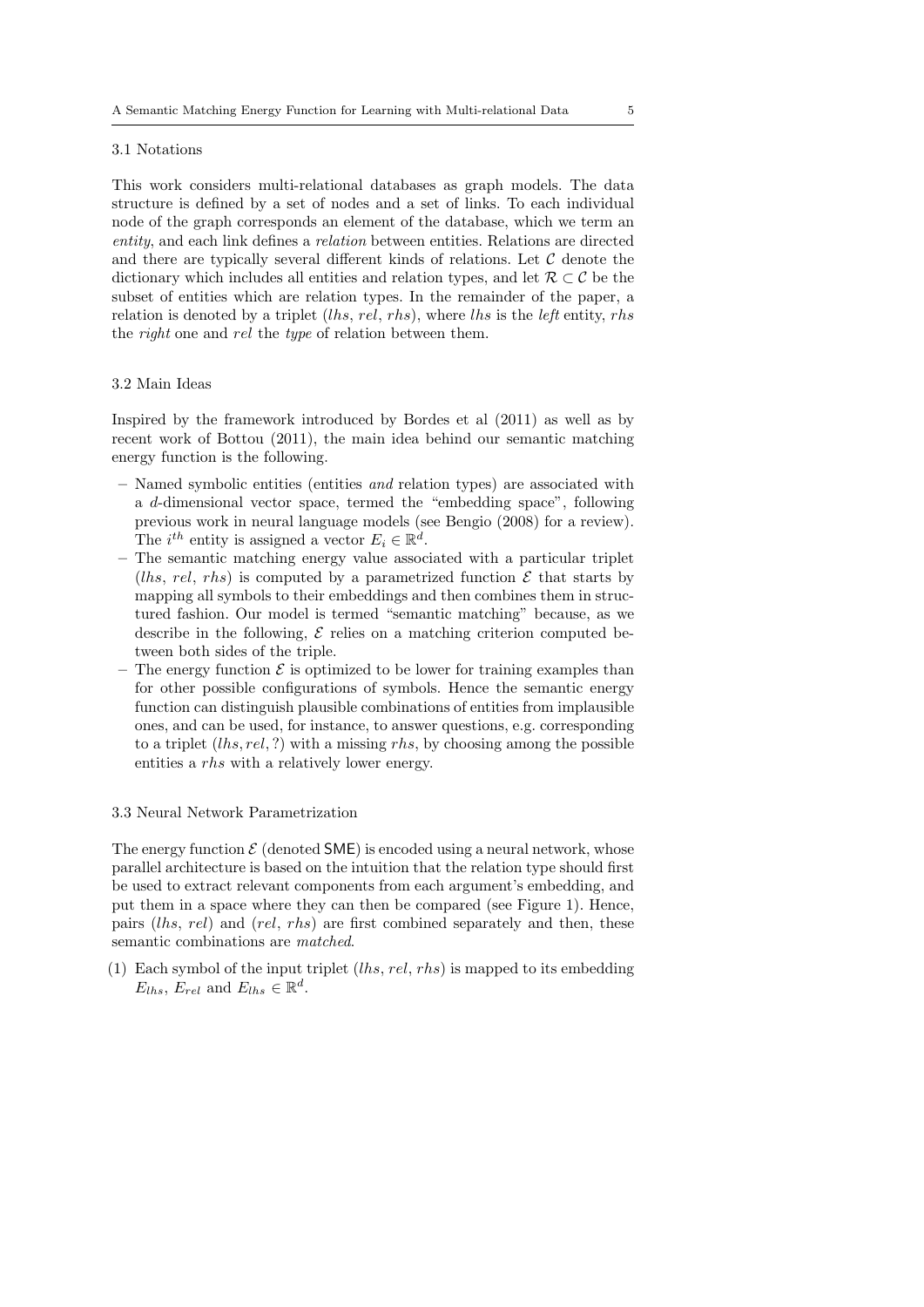

Fig. 1 Semantic matching energy function. A triple of entities  $(lhs, rel, rhs)$  is first mapped to its embeddings  $E_{lhs}$ ,  $E_{lhs}$  and  $E_{lhs}$ . Then  $E_{lhs}$  and  $E_{rel}$  are combined using  $g_{left}$ .) to output  $E_{ths(rel)}$  (similarly  $E_{rhs(rel)} = g_{right}(E_{rhs}, E_{rel})$ ). Finally the energy  $\mathcal{E}((\text{lhs}, \text{rel}, \text{rhs}))$  is obtained by matching  $E_{\text{lhs}(\text{rel})}$  and  $E_{\text{rhs}(\text{rel})}$  with the  $h(.)$  function.

- (2) The embeddings  $E_{lhs}$  and  $E_{rel}$  respectively associated with the lhs and rel arguments are used to construct a new relation-dependent embedding  $E_{lbs(rel)}$  for the lhs in the context of the relation type represented by  $E_{rel}$ , and similarly for the rhs:  $E_{lhs(rel)} = g_{left}(E_{lhs}, E_{rel})$  and  $E_{rhs(rel)} =$  $g_{right}(E_{rhs}, E_{rel})$ , where  $g_{left}$  and  $g_{right}$  are parametrized functions whose parameters are tuned during training. Even if it remains low-dimensional, nothing forces the dimension of  $E_{lhs(rel)}$  and  $E_{rhs(rel)}$ , which we denote p, to be equal to  $d$ , the one of the entity embedding space.
- (3) The energy is computed by "matching" the transformed embeddings of the left-hand side and right-hand side:  $\mathcal{E}((\text{ } h s, \text{ } rel, \text{ } r h s)) = h(E_{\text{ } \text{ } h s (\text{ } rel)}, E_{\text{ } \text{ } \text{ } rh s (\text{ } rel)}),$ where  $h$  can be a simple operator such as a dot product or a more complex function whose parameters are learnt.

Different types of parametrizations can be used for the  $q$  and  $h$  functions. We chose to use a dot product for the output  $h$  function because it is simple. reasonable and has shown to work well in related work (e.g. in Weston et al  $(2010)$ ). For the g functions, we studied two options, a linear and a bilinear, which lead to two versions of SME detailed below:

– Linear form (denoted SME(linear) in the following), in this case q functions are simply linear layers:

$$
E_{lhs}(rel) = g_{left}(E_{lhs}, E_{rel}) = W_{l1} E_{lhs}^{\mathsf{T}} + W_{l2} E_{rel}^{\mathsf{T}} + b_l^{\mathsf{T}}.
$$
  

$$
E_{rhs}(rel) = g_{right}(E_{rhs}, E_{rel}) = W_{r1} E_{rhs}^{\mathsf{T}} + W_{r2} E_{rel}^{\mathsf{T}} + b_r^{\mathsf{T}}.
$$

with  $W_{l1}$ ,  $W_{l2}$ ,  $W_{r1}$ ,  $W_{r2} \in \mathbb{R}^{p \times d}$  (weights),  $b_l$ ,  $b_r \in \mathbb{R}^p$  (biases) and  $E^{\mathsf{T}}$ denotes the transpose of E. This leads to the following form for the energy:

$$
\mathcal{E}((\text{lls},\text{rel},\text{rhs})) = \left(W_{l1}E_{lhs}^{\mathsf{T}} + W_{l2}E_{rel}^{\mathsf{T}} + b_{l}^{\mathsf{T}}\right)^{\mathsf{T}}\left(W_{r1}E_{rhs}^{\mathsf{T}} + W_{r2}E_{rel}^{\mathsf{T}} + b_{r}^{\mathsf{T}}\right). \tag{1}
$$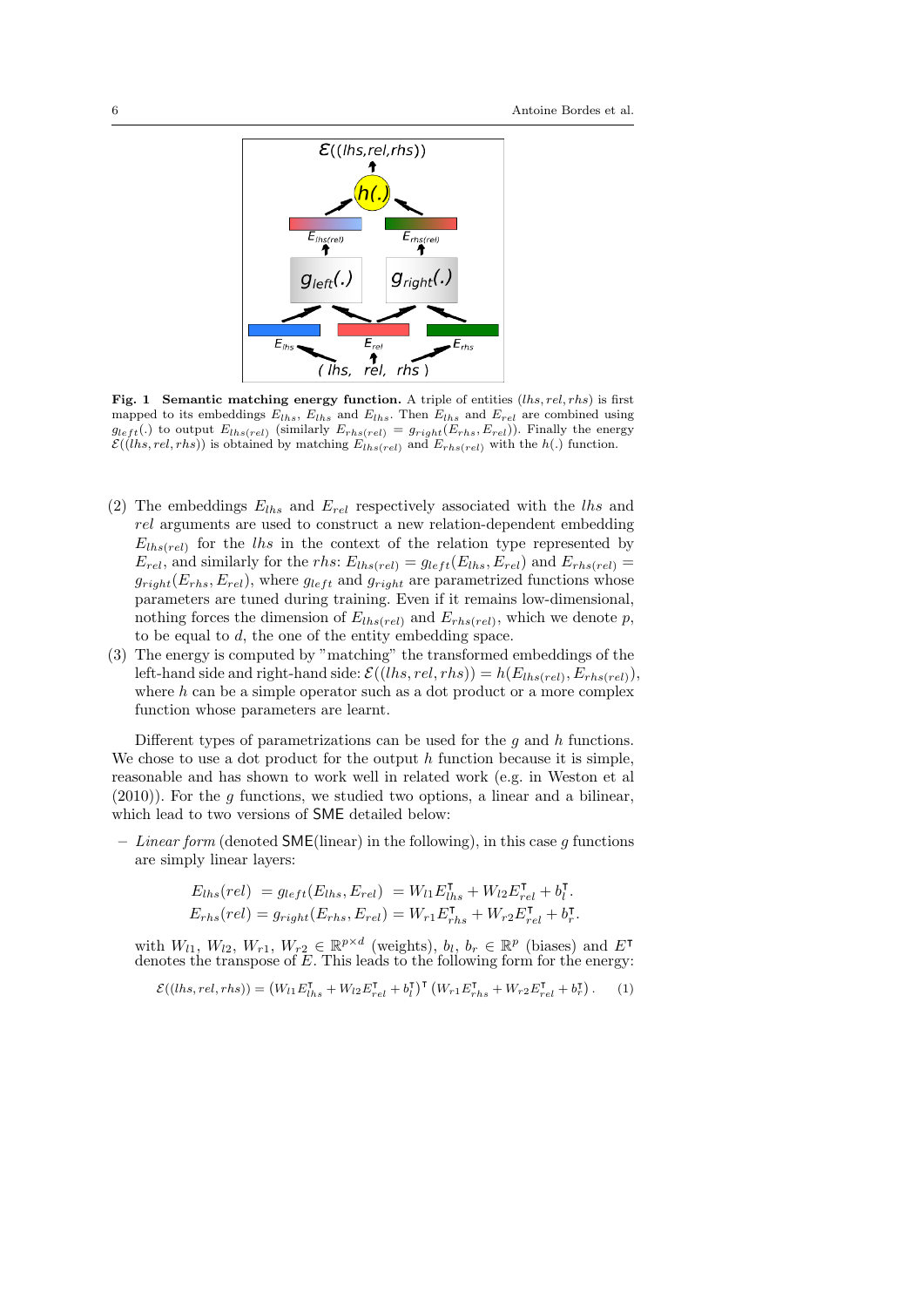– Bilinear form (denoted  $\mathsf{SME}(\text{bilinear})$  in the following), in this case g functions are using 3-modes tensors as core weights:

$$
E_{lhs}(rel) = g_{left}(E_{lhs}, E_{rel}) = (W_l \overline{\times}_3 E_{rel}^{\mathsf{T}}) E_{lhs}^{\mathsf{T}} + b_l^{\mathsf{T}}.
$$
  

$$
E_{rhs}(rel) = g_{right}(E_{rhs}, E_{rel}) = (W_r \overline{\times}_3 E_{rel}^{\mathsf{T}}) E_{rhs}^{\mathsf{T}} + b_r^{\mathsf{T}}.
$$

with  $W_l$ ,  $W_r \in \mathbb{R}^{p \times d \times d}$  (weights),  $b_l, b_r \in \mathbb{R}^p$  (biases) and  $\bar{x}_3$  denotes the n-mode vector-tensor product along the  $3^{rd}$  mode (see Kolda and Bader (2009) for more details). This leads to the following form for the energy:

$$
\mathcal{E}((\text{lls},\text{rel},\text{rhs})) = \left( \left( W_l \bar{\times}_3 E_{rel}^{\mathsf{T}} \right) E_{\text{lls}}^{\mathsf{T}} + b_l^{\mathsf{T}} \right)^\mathsf{T} \left( \left( W_r \bar{\times}_3 E_{rel}^{\mathsf{T}} \right) E_{\text{rls}}^{\mathsf{T}} + b_r^{\mathsf{T}} \right). \tag{2}
$$

## 3.4 Interpretation

We can notice that Equation (1), defining the energy for **SME**(linear), can be re-written as (bias terms are removed for clarity):

$$
\mathcal{E}((\mathit{lls},\mathit{rel},\mathit{rhs})) = E_{\mathit{lls}}\tilde{W}_1E_{\mathit{rhs}}^\intercal + E_{\mathit{lls}}\tilde{W}_2E_{\mathit{rel}}^\intercal + E_{\mathit{rel}}\tilde{W}_3E_{\mathit{rhs}}^\intercal + E_{\mathit{rel}}\tilde{W}_4E_{\mathit{rel}}^\intercal,
$$

with  $\tilde{W}_1 = W_{l_1}^{\mathsf{T}} W_{r1}, \tilde{W}_2 = W_{l_1}^{\mathsf{T}} W_{r2}, \tilde{W}_3 = W_{l_2}^{\mathsf{T}} W_{r1}$  and  $\tilde{W}_4 = W_{l_2}^{\mathsf{T}} W_{r2} \in \mathbb{R}^{d \times d}$ . Hence, the energy can be decomposed into three terms coding for pairs (lhs, rhs), (lhs, rel) and (rel, rhs), and an additional term for rel. This shows that SME(linear) actually represents a triplet as a combination of bigrams.

Similarly, Equation (2), defining the energy for SME(bilinear) can be rewritten as:

$$
\mathcal{E}((\text{ }|l\text{ }|s,\text{ }rel,\text{ }r\text{ }h\text{ }s))=E_{\text{ }|l\text{ }|s}\tilde{W}(\text{ }rel)E_{\text{ }r\text{ }h\text{ }s}^{\mathsf{T}},
$$

with  $\tilde{W}(rel) = (W_l \bar{\times}_3 E_{rel}^{\mathsf{T}})^{\mathsf{T}} (W_r \bar{\times}_3 E_{rel}^{\mathsf{T}}) \in \mathbb{R}^{d \times d}$ . In this case, the energy is composed of a single term, which depends on all three entities, with a central role for rel. Hence, SME(bilinear) represents a triplet as a trigram. This illustrates that the choice between a linear or a bilinear form for  $g$  leads to very different formulation overall. But, the trigram formulation has a cost: SME(bilinear) has d times more parameters to learn than SME(linear).

Finally, we can remark that, in Equation (2),  $W_l \overline{\times}_3 E_{rel}^{\intercal}$  and  $W_r \overline{\times}_3 E_{rel}^{\intercal}$  act as a pair of matrices coding for rel: this can be seen as a distributed version of what previous methods like BCTF, RESCAL or SE proposed.

## 4 Training

This section details the training procedure for the semantic matching energy function, SME.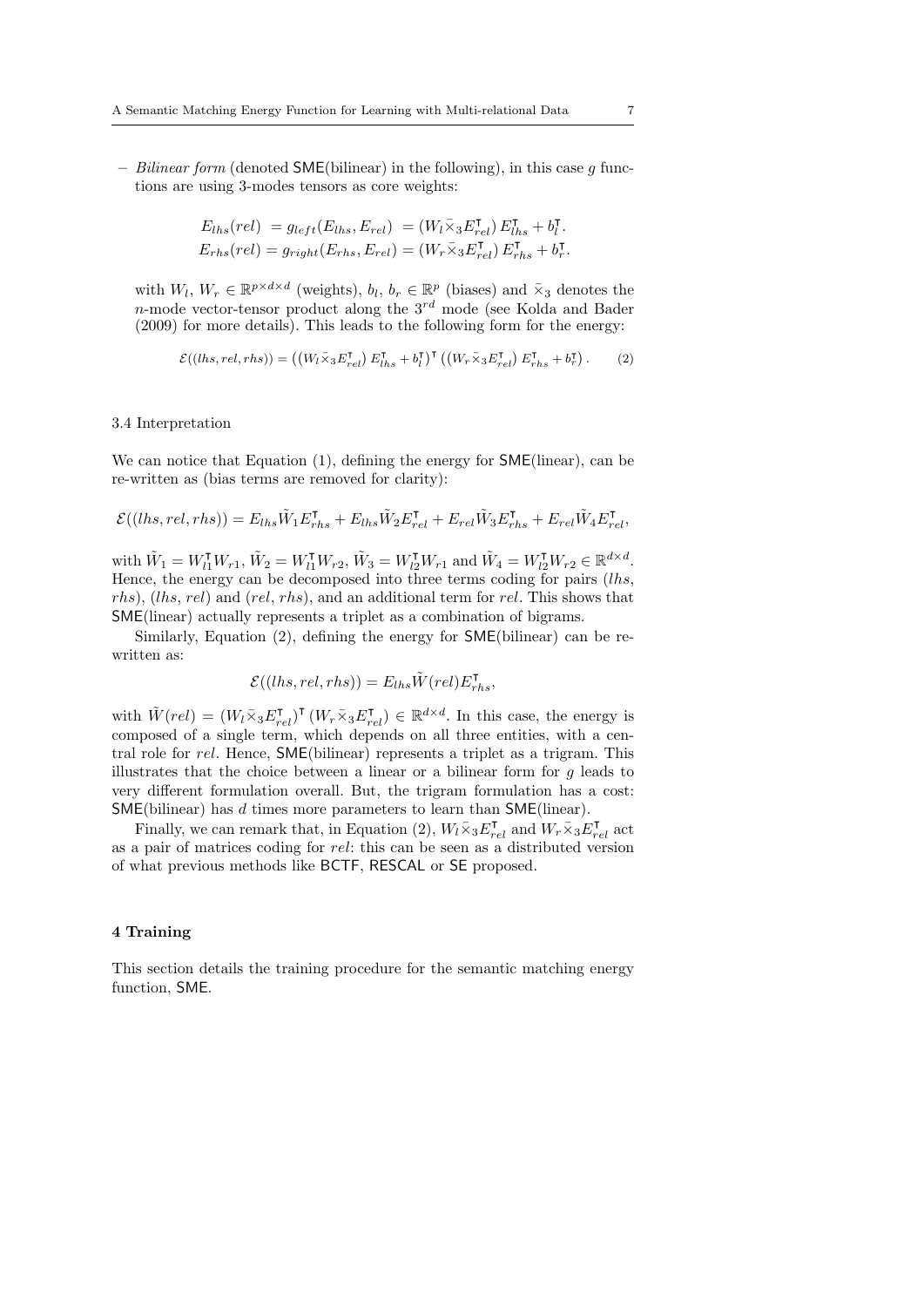## 4.1 Training Criterion

We are given a training set D containing m triplets  $x = (x_{lhs}, x_{rel}, x_{rhs})$ , where  $x_{lhs} \in \mathcal{C}$ ,  $x_{rel} \in \mathcal{R}$ , and  $x_{rhs} \in \mathcal{C}$ . We recall that the energy of a triplet is denoted  $\mathcal{E}(x) = \mathcal{E}(x_{lhs}, x_{rel}, x_{rhs})$ . Ideally, we would like to perform maximum likelihood over  $P(x) \propto e^{-\mathcal{E}(x)}$  but this is intractable. The approach we follow here has already been used successfully in ranking settings Collobert et al (2011); Weston et al (2010) and corresponds to performing two approximations. First, like in pseudo-likelihood we only consider one input at a time given the others, e.g. lhs given rel and rhs, which makes normalization tractable. Second, instead of sampling a negative example from the model posterior<sup>4</sup>, we use a ranking criterion (that is based on uniformly sampling a negative example).

Intuitively, if one of the elements of a given triplet were missing, then we would like the model to be able to predict the correct entity. The objective of training is to learn the semantic energy function  $\mathcal E$  such that it can successfully rank the training samples  $x$  below all other possible triplets:

$$
\mathcal{E}(x) < \mathcal{E}((i, x_{rel}, x_{rhs})) \quad \forall i \in \mathcal{C} : (i, x_{rel}, x_{rhs}) \notin \mathcal{D} \tag{3}
$$

$$
\mathcal{E}(x) < \mathcal{E}((x_{lhs}, j, x_{rhs})) \ \forall j \in \mathcal{R} : (x_{lhs}, k, x_{rhs}) \notin \mathcal{D} \tag{4}
$$

$$
\mathcal{E}(x) < \mathcal{E}((x_{lhs}, x_{rel}, k)) \quad \forall k \in \mathcal{C} : (x_{lhs}, x_{rel}, j) \notin \mathcal{D} \tag{5}
$$

Towards achieving this, the following stochastic criterion is minimized:

$$
\sum_{x \in \mathcal{D}} \sum_{\tilde{x} \sim Q(\tilde{x}|x)} \max \left( \mathcal{E}(x) - \mathcal{E}(\tilde{x}) + 1, 0 \right) \tag{6}
$$

where  $Q(\tilde{x}|x)$  is a corruption process that transforms a training example x into a corrupted *negative example*. Note that  $\max(\mathcal{E}(x) - \mathcal{E}(\tilde{x}) + 1, 0)$  is similar in shape to the negative log-likelihood  $-\log \frac{e^{-\mathcal{E}(x)}}{e^{-\mathcal{E}(x)}+e^{-\mathcal{E}(\bar{x})}} = -\log \text{sigmoid}(\mathcal{E}(\tilde{x}) \mathcal{E}(x)$ , which corresponds to the probability of sampling x given that only x and  $\tilde{x}$  are considered. In the experiments  $Q$  only changes one of the three members of the triplet (as in a pseudo-likelihood setup), replacing it by an entity uniformly sampled either from  $R$  if the replaced entity is a relation type, or from  $\mathcal{C}/\mathcal{R}$  otherwise. We do not actually check if the negative example is in  $\mathcal{D}$ . Note that this is not necessary because if we have the symmetry  $Q((\tilde{a},b,c)|(a,b,c)) = Q((a,b,c)|(\tilde{a},b,c))$  etc. for all elements of the triplet, and it is true here, then the expected contribution to the total expected gradient due to cases where  $\tilde{x} \in \mathcal{D}$  is 0. This is because if we consider only the pairs  $x, \tilde{x} \in \mathcal{D}$ , the average over  $\mathcal D$  of the gradients  $\frac{\partial \mathcal{E}(x)}{\partial \theta}$  equals the average over  $\mathcal D$ of the gradients  $\frac{\partial \mathcal{E}(\tilde{x})}{\partial \theta}$ , by our symmetry assumption.

<sup>4</sup> In an energy-based model such as the Boltzmann machine, the gradient of the negative log-likelihood is equal to the gradient of the energy of a positive example (observed and valid) minus the expected value of the gradient of a negative example (sampled from the model). In the case of pseudo-likelihood training one would consider conditional likelihoods  $P(x_i|x_1, \dots, x_{i-1}, x_{i+1}, \dots, x_d)$ , and only the  $x_i$  part of the positive example needs to be resampled for constructing the negative example, using this same posterior.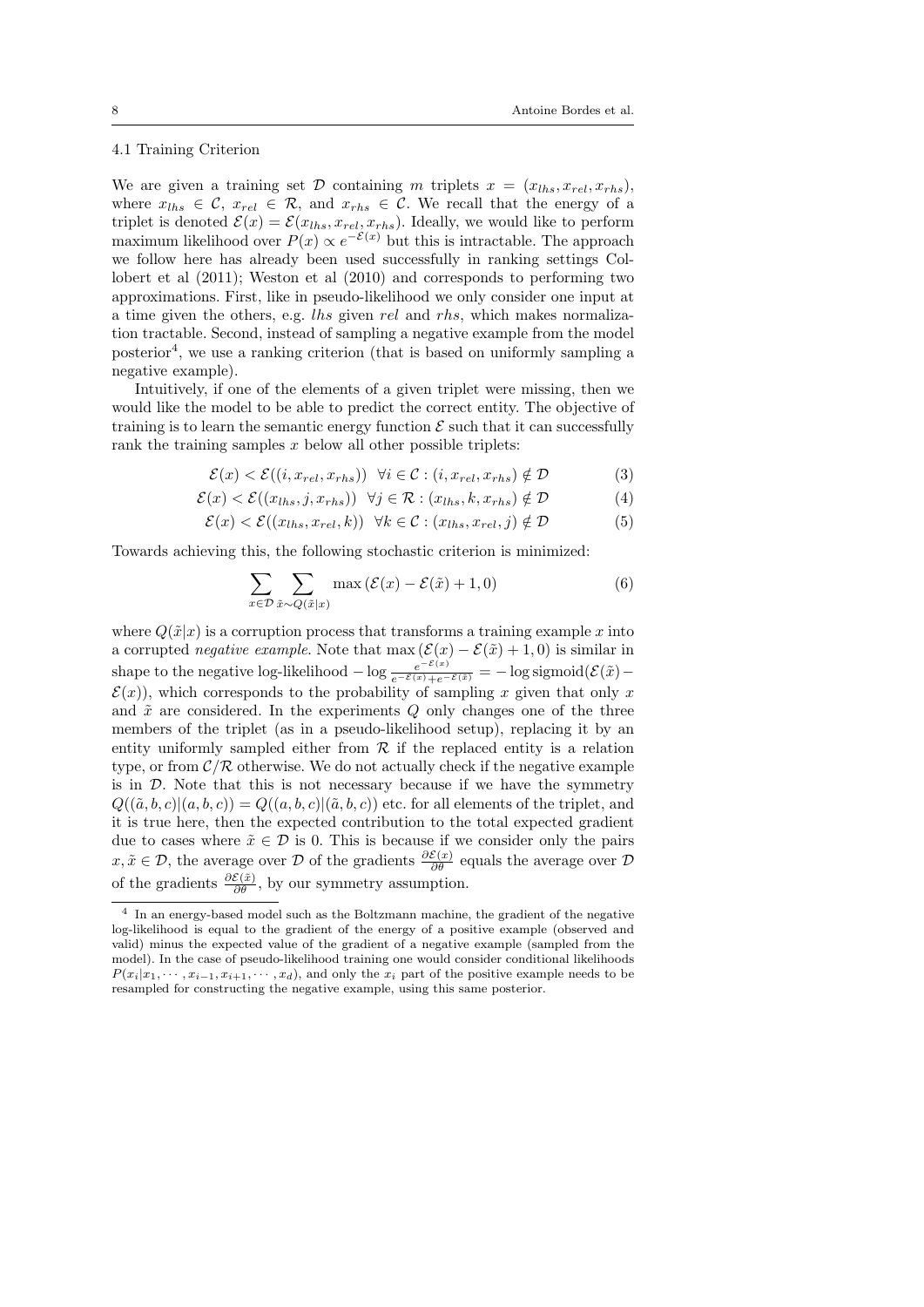#### 4.2 Ranking Algorithm

To train the parameters of the energy function  $\mathcal E$  we loop over all of the training data resources and use stochastic gradient descent (SGD) (Robbins and Monro, 1951). That is, we iterate the following steps:

- 1. Select a positive training triplet  $x_i = (lhs_i, rel_i, rhs_i)$  at random from  $D$ .
- 2. Select at random resp. constraint (3), (4) or (5).
- 3. Create a negative triplet  $\tilde{x}$  by sampling one or two entities either from R to replace  $rel_i$  or from  $\mathcal{C}/\mathcal{R}$  to replace  $lhs_i$  or  $rhs_i$ .
- 4. If  $\mathcal{E}(x_i) > \mathcal{E}(\tilde{x}) 1$ , make a stochastic gradient step to minimize (6).
- 5. Enforce the constraint that each embedding is normalized,  $||E_i|| = 1$ ,  $\forall i$ .

The gradient step requires a learning rate  $\lambda$ . The constant 1 in step 4 is the margin as is commonly used in many margin-based models such as SVMs (Boser et al, 1992). The normalization in step 5 helps remove scaling freedoms from the model and also makes the effect of the margin actually effective.

Matrix  $E$  contains the representations of the entities and is learnt via a multi-task learning procedure (Caruana, 1995; Collobert and Weston, 2008) because the same embedding matrix is used for all relation types (each corresponding to a different distribution of entities, i.e., a different task). As a result, the embedding of an entity contains factorized information coming from all the relations in which the entity is involved as lhs, rhs or even rel. For each entity, the model is forced to learn how it interacts with other entities in many different ways. One can think of the elements  $E_{i,j}$  of each embedding vector  $E_i$ as learned attributes for entity i or relation type i. Different tasks may demand different attributes, so that entities that have a common behavior<sup>5</sup> in some way will get the same values for some of their attributes. If the same attributes can be useful for several tasks, then statistical power is gained through parameter sharing, and transfer of information between tasks can happen, making the data of some task informative for generalizing properly on another task.

#### 4.3 Implementation Details

All experimental code have been implemented in Python and using the Theano library (Bergstra et al, 2010).<sup>6</sup> Training is carried out using mini-batches (we create 50 mini-batches for each dataset, independent of its size). All hyperparameter values are set using a validation set. The dimension of the embeddings  $(d)$  and the dimension of the output space of g functions  $(p)$  are selected among  $\{10, 25, 100\}$ . There is a different learning rate for the embedding matrix E and for the parameters of g. It is chosen among  $\{0.03, 0.01, 0.003, 0.001, 0.0003\}$  for E and among  $\{3, 1, 0.3, 0.1, 0.03\}$  for g. Training stops using early stopping on the validation set error.

 $5$  e.g., appear in semantically similar contexts, i.e., in instances containing the same entities or ones with close-by values of their embedding.

<sup>6</sup> Our code is freely available from https://github.com/glorotxa/WakaBST.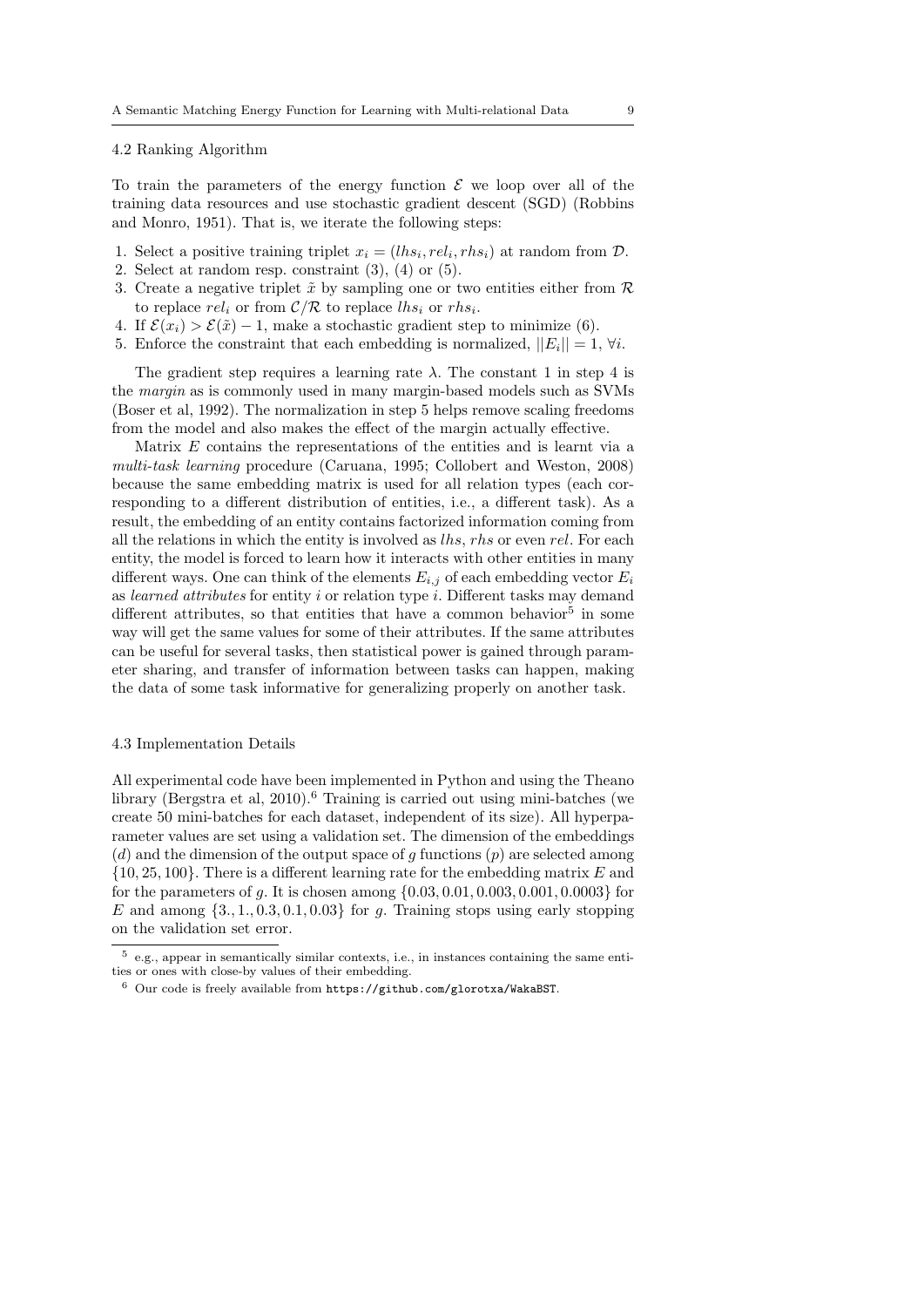Table 1 Statistics of datasets used in our experiments. The top three are fully observed, very sparse i.e. only a small minority of relations are valid and hence are used in a crossvalidation scheme. Only a fraction of relations are observed in Nations and WordNet.

| Dataset        | Relation | Entities | Observed   | $%$ valid |
|----------------|----------|----------|------------|-----------|
|                | types    |          | relations  | relations |
| Kinships       | 26       | 104      | 281.216    | 3.84      |
| <b>UMLS</b>    | 49       | 135      | 893,025    | 0.76      |
| Cora           |          | 2,497    | 43,617,355 | 0.09      |
| <b>Nations</b> | 57       | 125      | 11.191     | 22.9      |
| WordNet        | 18       | 41.024   | 220.924    | $100\,$   |

## 5 Empirical Evaluation

This section proposes an experimental comparison of SME with current stateof-the-art methods for learning representations of multi-relational data.

## 5.1 Datasets

In order to evaluate against existing methods, we performed experiments on four benchmarks from the literature. These datasets are fully observed, i.e. for each relation type and each potential pair of entities, it has been observed whether the given triplet is valid or not. They are also sparse, i.e. only a small fraction of triplets are valid. We also illustrate the properties of our model on WordNet. Unlike the other benchmarks, this dataset is only partially observed: we only observe some valid triplets, and the rest is unknown, that is, missing triplets can be valid or not. And of course, in that case only a tiny fraction of potential triplets are observed. We describe all datasets below, with some statistics displayed in Table 1.

Kinships Australian tribes are renowned among anthropologists for the complex relational structure of their kinship systems. This dataset, created by Denham (1973), focuses on the Alyawarra, a tribe from Central Australia. 104 tribe members were asked to provide kinship terms for each other. This results in graph of 104 entities and 26 relation types, each of them depicting a different kinship term, such as Adiadya or Umbaidya. See Denham (1973) or Kemp et al (2006) for more details.

UMLS This dataset contains data from the Unified Medical Language System semantic work gathered by McCray (2003). This consists in a graph with 135 entities and 49 relation types. The entities are high-level concepts like 'Disease or Syndrome', 'Diagnostic Procedure', or 'Mammal.' The relations represent verbs depicting causal influence between concepts like 'affect' or 'cause'.

Nations This dataset includes 14 countries, 54 binary predicates representing interactions between countries, and 90 features of the countries. See Rummel (1999) for details.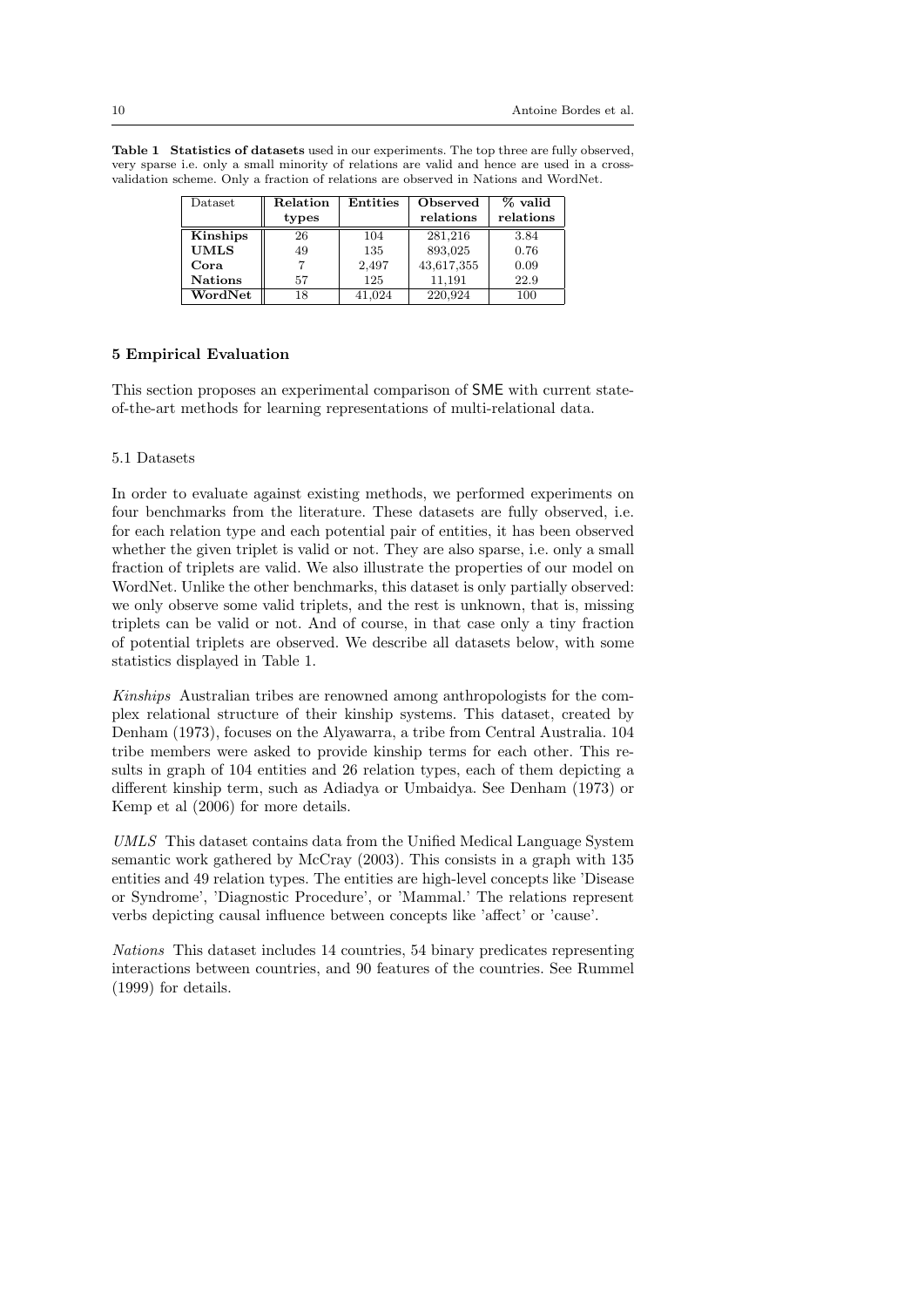|  |  |  |  |  |  |  |  | <b>Table 2</b> Relation types of WordNet used in our experiments. |
|--|--|--|--|--|--|--|--|-------------------------------------------------------------------|
|--|--|--|--|--|--|--|--|-------------------------------------------------------------------|

| WordNet                                                                                                                                              |
|------------------------------------------------------------------------------------------------------------------------------------------------------|
| $\lnot\text{hypernym}, \lnot\text{hyponym}, \lnot\text{instance\_hyponym}, \lnot\text{instance\_hypernym}, \lnot\text{related\_form},$               |
| $_{\text{has-part}}$ , $_{\text{part_o}}$ $_{\text{member}$ has part, $_{\text{member}$ part of, $_{\text{a}}$ lso see, $_{\text{a}}$ attribute,     |
| $\textit{\_synset\_domain\_region}, \textit{\_synset\_domain\_usage}, \textit{\_synset\_domain\_topic}, \textit{\_verb\_group},$                     |
| $\textit{L.}$ member $\textit{of\_domain\_region}, \textit{L.}$ member $\textit{of\_domain\_usage}, \textit{L.}$ member $\textit{of\_domain\_topic}$ |

Cora This dataset is a collection of 1295 different citations to computer science research papers from the Cora Computer Science Research Paper Engine. The original citations have been segmented into fields (author, venue, title, publisher, year, etc.) by Bilenko and Mooney (2003) using an information extraction system. Singla and Domingos (2006) further cleaned the data by correcting some labels and provided a version containing references to 132 different research papers. This leads to a graph with 2497 entities and 7 relation types. Entities include original citation ID, venue names (including conferences, journals, workshops, etc.), first authors, titles and words (composing titles, authors and venue names). Three relations indicate if an author, a title or a venue is mentioned in a citation. Three others state if an author, a title or a venue contains a given word. The last relation specifies if two entities are equivalent (i.e. they refer to written forms of the same concept).

WordNet This Knowledge Base is designed to produce intuitively usable dictionary and thesaurus, and supports automatic text analysis. It encompasses comprehensive knowledge within its graph structure, whose entities (termed synsets) correspond to senses, and relation types define lexical relations between those senses. We considered all the entities that were connected with the relation types given in Table 2, although we did remove some entities for which we have too little information. Indeed we filtered out the synsets appearing in less that 15 triplets, as well as relation types appearing in less than 5000 triplets. We obtain a graph with 41,024 synsets and 18 relations types. Examples of WordNet triplets are  $(-score_NN_1, \textit{hypernym}, \textit{\_evaluation}_NN_1)$  or  $(-score_NN_2, \text{ }has\text{-}part, \text{ }musical\text{-}notation_NN_1).$  As WordNet is composed of words with different meanings, here we describe its entities by the concatenation of the word, its part-of-speech tag ('NN' for noun, 'VB' for verb, 'JJ' for adjective and 'RB' for adverb) and a number indicating which sense it refers to i.e.  ${}_{\text{ }score\_NN\_1}$  is the entity encoding the first meaning of the noun "score". This version of WordNet is different from that used in Bordes et al (2011).

#### 5.2 Link Prediction

The link prediction task consists in predicting whether two entities should be connected by a given relation type. This is useful for completing missing values of a graph, forecasting the behavior of a network, etc. but also to assess the quality of a representation. We evaluate our model on Kinships, UMLS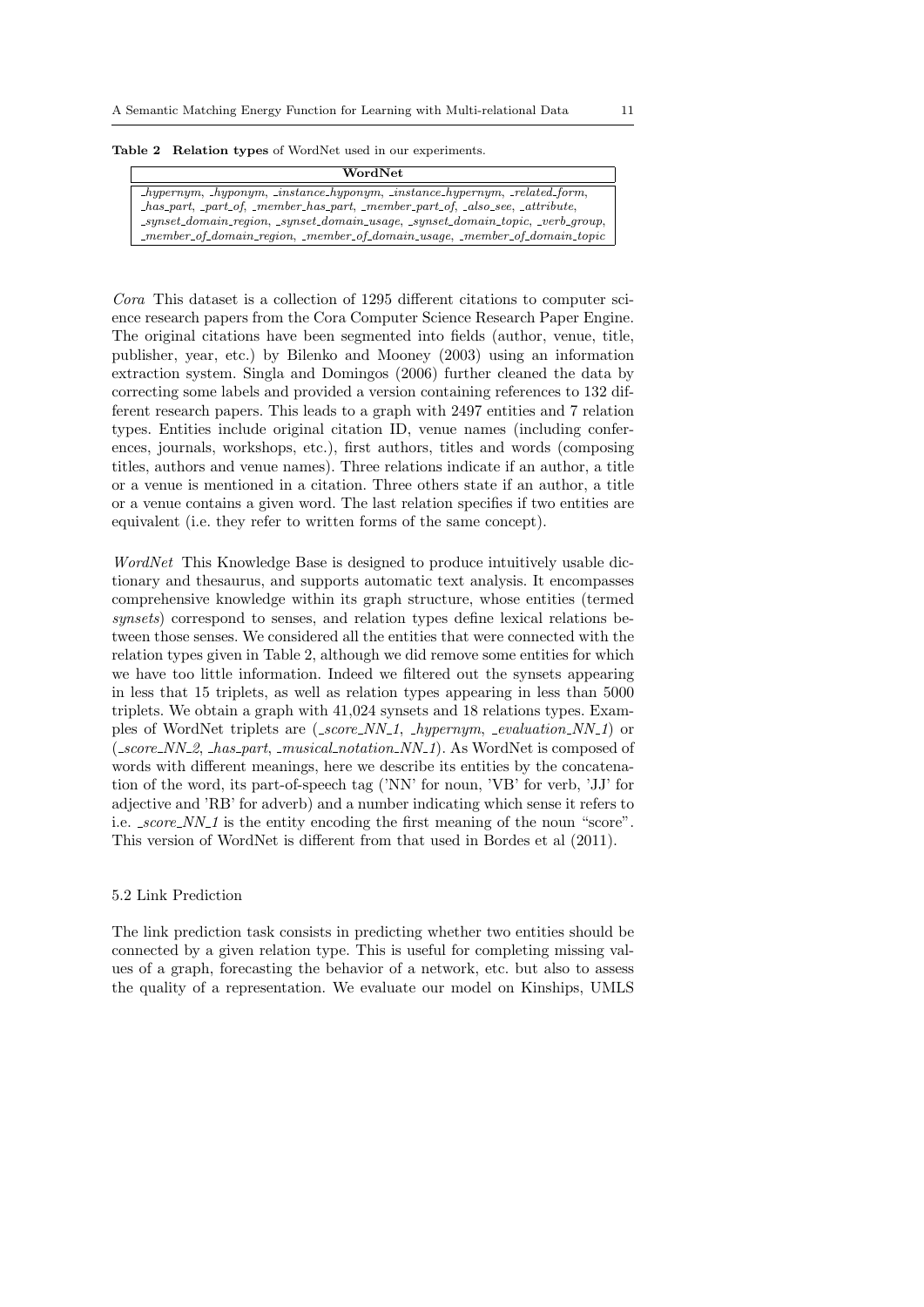

Fig. 2 Link Prediction. AUC is computed in a 10-fold cross validation setting on Kinships (left), UMLS (center) and Nations (right).

and Nations, following the setting introduced in Kemp et al (2006): data tensors are split in ten folds of valid configurations using (lhs, rel, rhs) triplets as statistical units, and experiments are performed by cross-validation. The standard evaluation metric is AUC. For our own models, we used one of the nine training folds for validation.

Figure 2 presents results of SME along with performances RESCAL, BCTF, MRC, IRM and CP, which have been extracted from Kemp et al (2006); Kok and Domingos (2007); Sutskever et al (2009); Nickel et al (2011). Even if the linear formulation is efficient, it is outperformed by SME(bilinear) on all three tasks. SME(bilinear) performs statistically significantly better than previously published methods on Kinships and Nations and similarly than RESCAL, BCTF and MRC on UMLS (the difference between 0.98 and 0.99 in AUC is not statistically significant according to a z-test). Note that, in almost all our experiments, we experienced that SME(bilinear) was always as good or better than SME(linear). The largest differences for Kinships and Nations indicate that, for these problems, a joint interaction between both lhs, rel and rhs is crucial to well represent the data: relations cannot be simply decomposed as a sum of bigrams.

#### 5.3 Entity Resolution

A second standard test-bed for multi-relational data encoding is entity resolution on the Cora dataset. Many of the nodes of this graph actually refer to identical objects (e.g. the name of an author or a venue can be written in many ways), entity resolution refers to the task of de-duplicating citations, authors and venues as described in Singla and Domingos (2006). The original data contains 7 relation types, including one stating whether two entities are equivalent, denoted *equiv*, which is used for de-duplication.

Evaluation is performed in a 5-folds cross-validation scheme (3 folds for training, 1 for validation and 1 for test) and AUC is computed on pairs of entities of the same category (citation, author or venue). Our cross-validation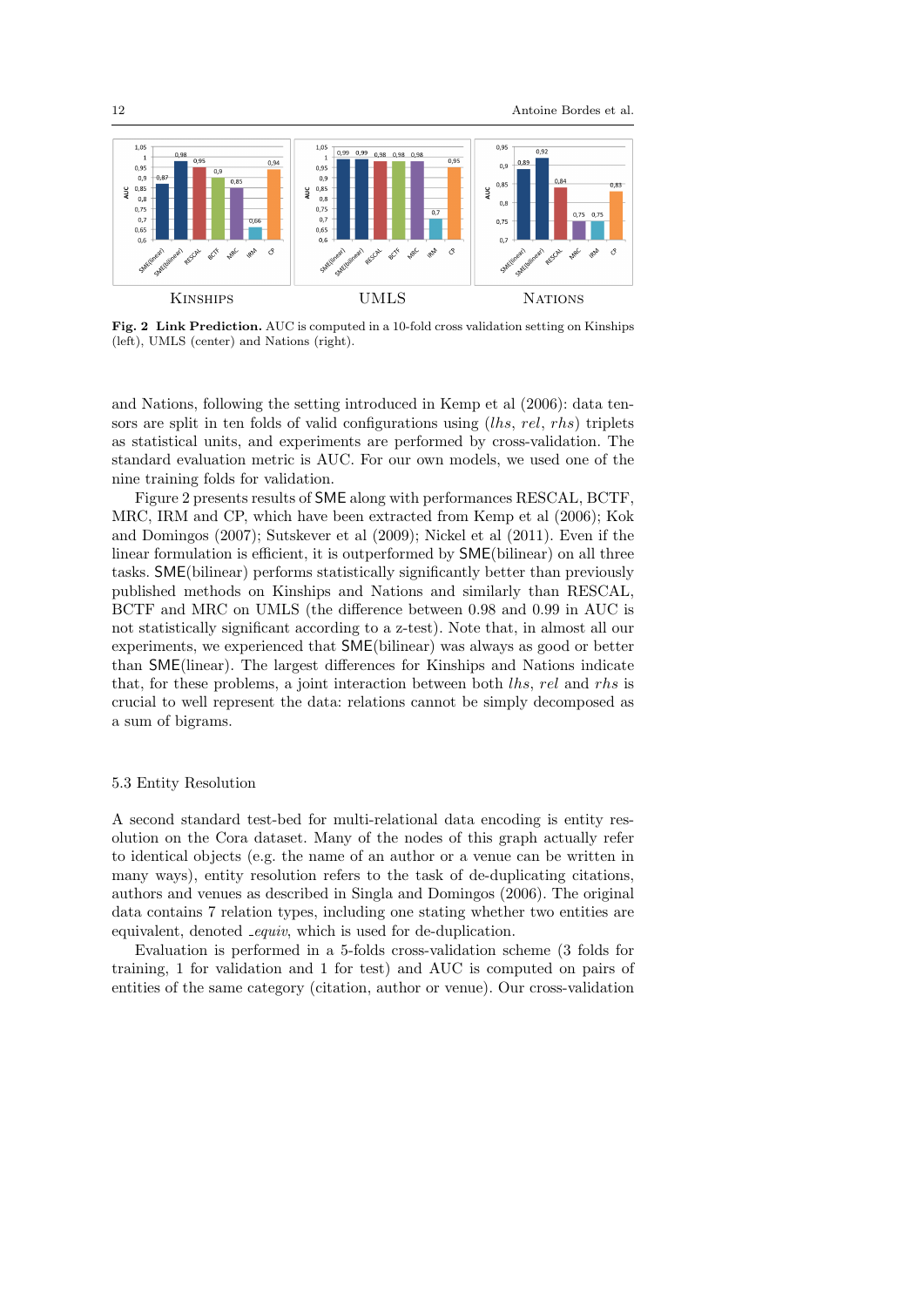

Fig. 3 Entity Resolution. AUC is computed in a 5-fold cross validation setting on Cora for de-duplicating citations (left), authors (center) and venues (right).

scheme process follows that of Nickel et al (2011): splits are created using entities as the statistical unit, and for each split, all  $_{\text{.}equiv}$  triplets involving at least one entity from the test set are removed from the training set and serve only for evaluation. The embedding for the *equiv* relation type, which is crucial for prediction, is trained on triplets involving only training entities.

Results are presented in Figure 3. SME performs significantly better for resolving venues, but is significantly worse than MLN for de-duplicating authors, while performance of **SME** and **MLN** on citations are statistically equivalent. A reason why SME is not performing as well as on link prediction benchmarks might come from the different statistics of Cora (see Table 1). Indeed, this dataset has a much larger number of entities but fewer relation types: our method, which is more designed for large sets of entities and relation types, might be penalized in this case.

# 5.4 Entity Ranking

Performing an evaluation based on link prediction for WordNet is problematic because only positive triplets are observed. Hence, in this case, there is no negative triplet but only unknown ones for which it is impossible to state whether they are valid or not. For this setting, for which we only have access to positive training and test examples, AUC is not a satisfying metric anymore. Hence, we propose to evaluate our model on this data using the ranking setting proposed in Bordes et al (2011) and described below, because this setup allows an analysis on positive samples only.

We measure the mean predicted rank and the prediction@10, computed with the following procedure. For each test triplet, the left entity is removed and replaced by each of the entities of the dictionary in turn. Energies of those corrupted triplets are computed by the model and sorted by ascending order and the rank of the correct synset is stored. This is done for both the left-hand and right-hand arguments of the relation. The mean predicted rank is the average of those predicted ranks and the precision  $@10$  (or  $p@10$ ) is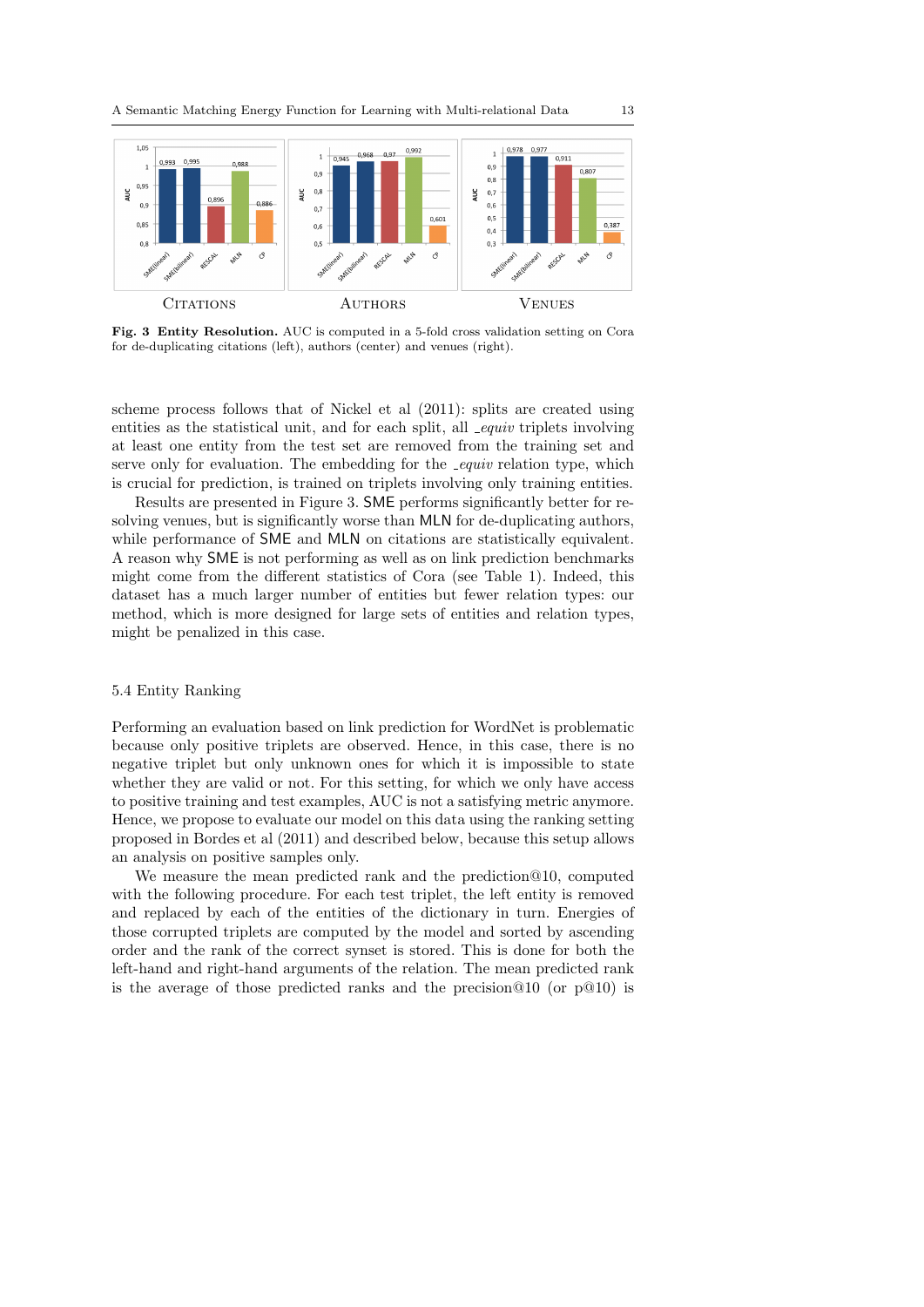

Fig. 4 Entity ranking Mean predicted rank (left - in log-scale) and precision@10 (right) are computed on the WordNet test data.

the proportion of ranks within 1 and 10, divided by 10. WordNet data was split in training/test sets with 211,017 observed triplets for training, 5,000 for validation and 5,000 for testing.

Figure 4 presents comparative results on the test set, together with performance of SE (Bordes et al, 2011). SME is outperformed by SE for the rank measure (left) but performs similarly for the  $p@10$  (SME(linear) is surprisingly better). It is worth nothing that for SE, a Kernel Density Estimator (KDE) is stacked on top of the structured embeddings to improve prediction. Compared with SE without KDE, denoted SE (no KDE), our model is clearly competitive for both metrics.

## 5.5 Entity Embeddings

The matrix  $E$  factorizes information from all relations in which the entity appears. We propose here to illustrate the kind of semantics that can be captured by the representation.

We selected 115 entities from WordNet corresponding to countries from all over the world and to U.S. states. We selected this subset because we know that there exist an underlying structure among them. Then, we projected the corresponding embeddings learnt by the linear and bilinear versions of SME and created 2D plots using t-SNE (van der Maaten and Hinton, 2008). They are given in Figure 5: a different color is used for a each continent; suffixes depicting POS tag and sense indices have been removed for clarity).

The representations learnt by the linear model seem to nicely reflect the geographical semantics, hence encoding the "part-of" information contained in WordNet: nice clusters are formed for each continent. To assess more objectively the quality of this plot, Figure 6 proposes the one obtained for the same entities with the *lesk* similarity measure of the WordNet::Similarity package (Banerjee and Pedersen, 2002).<sup>7</sup> We tried several measures and chose lesk because it gave the best result. Comparing both plots tends to indicate that

<sup>7</sup> Freely available from wn-similarity.sourceforge.net.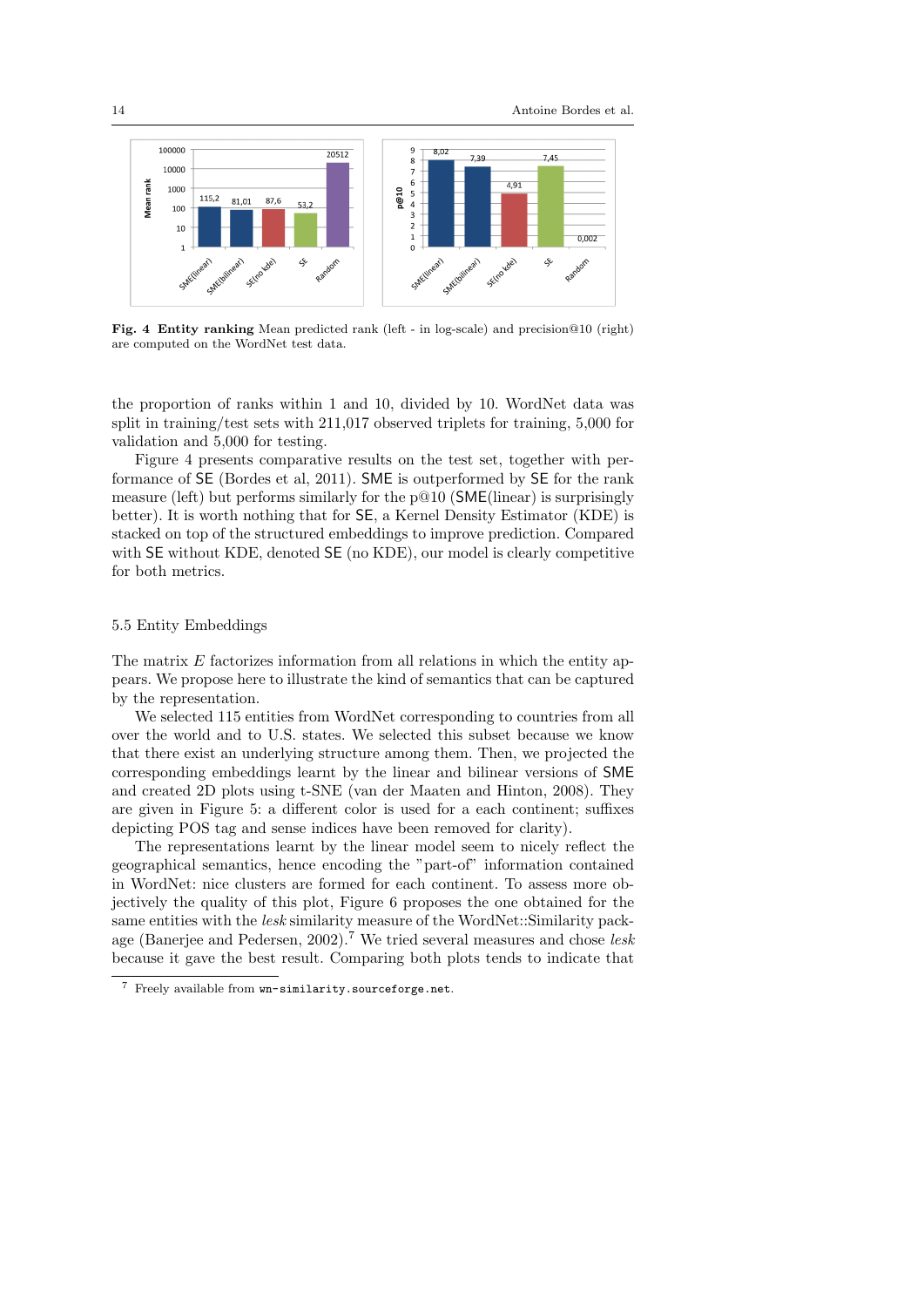

Fig. 5 Entity embeddings. Plots of embeddings (matrix  $E$ ), learnt by SME(linear) (top) and SME(bilinear) (bottom), for 115 countries selected from WordNet and projected in 2D by t-SNE.



Fig. 6 WordNet::Similarity. Plots of the similarities computed with the Lesk measure among 115 countries selected from WordNet projected in 2D by t-SNE.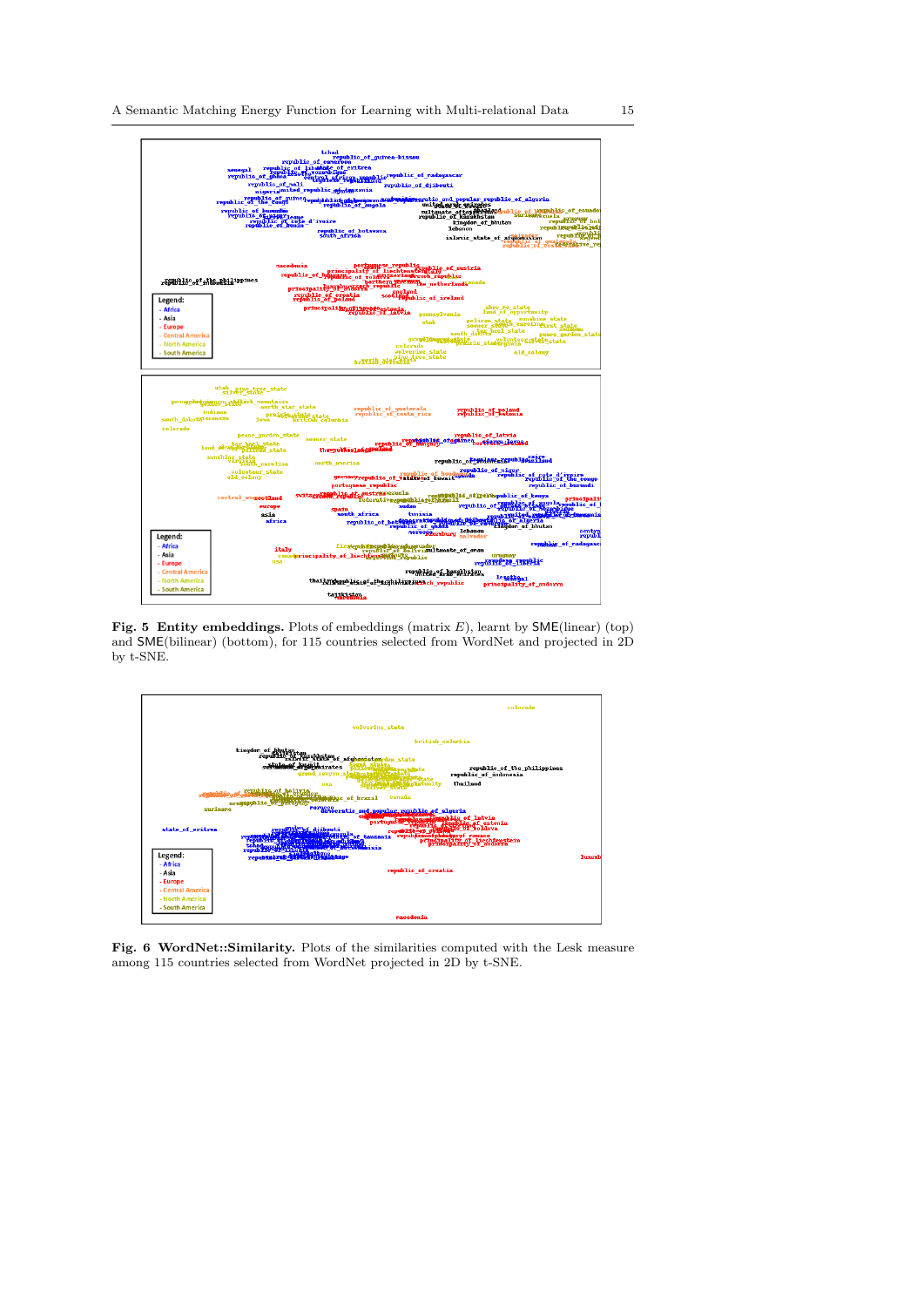

Fig. 7 Entity-relation embeddings. Plots of  $E_{lhs (rel)}$  representations, learnt by SME(linear) (top) and SME(bilinear) (bottom), with 115 countries selected from WordNet as lhs and part of as rel, projected in 2D by t-SNE.

embeddings learnt by SME(linear) could be used to form a very decent similarity measure on WordNet. But, the comparison is not fair because the lesk measure does not only rely on the WordNet graph but also uses *qlosses* (i.e. definitions) to improve its similarity measure. Performing the same experiment with WordNet::Similarity measures based only on the graph gives much worse results. Only SME seems able to capture the multi-relational semantics of WordNet.

However, the picture changes with the representations learnt by the bilinear models: the plot (bottom of Figure 5) is much harder to interpret and suggests that the interactions occurring in the SME(bilinear) neural network are more complex, with a more invasive role for the relation type. This intuition is confirmed by the plots of Figure 7. They still display t-SNE projections of representations of the same models for the same entities but not taken at the same level in the network. In this case, we projected the representations obtained by the embeddings when combined with the embedding of the re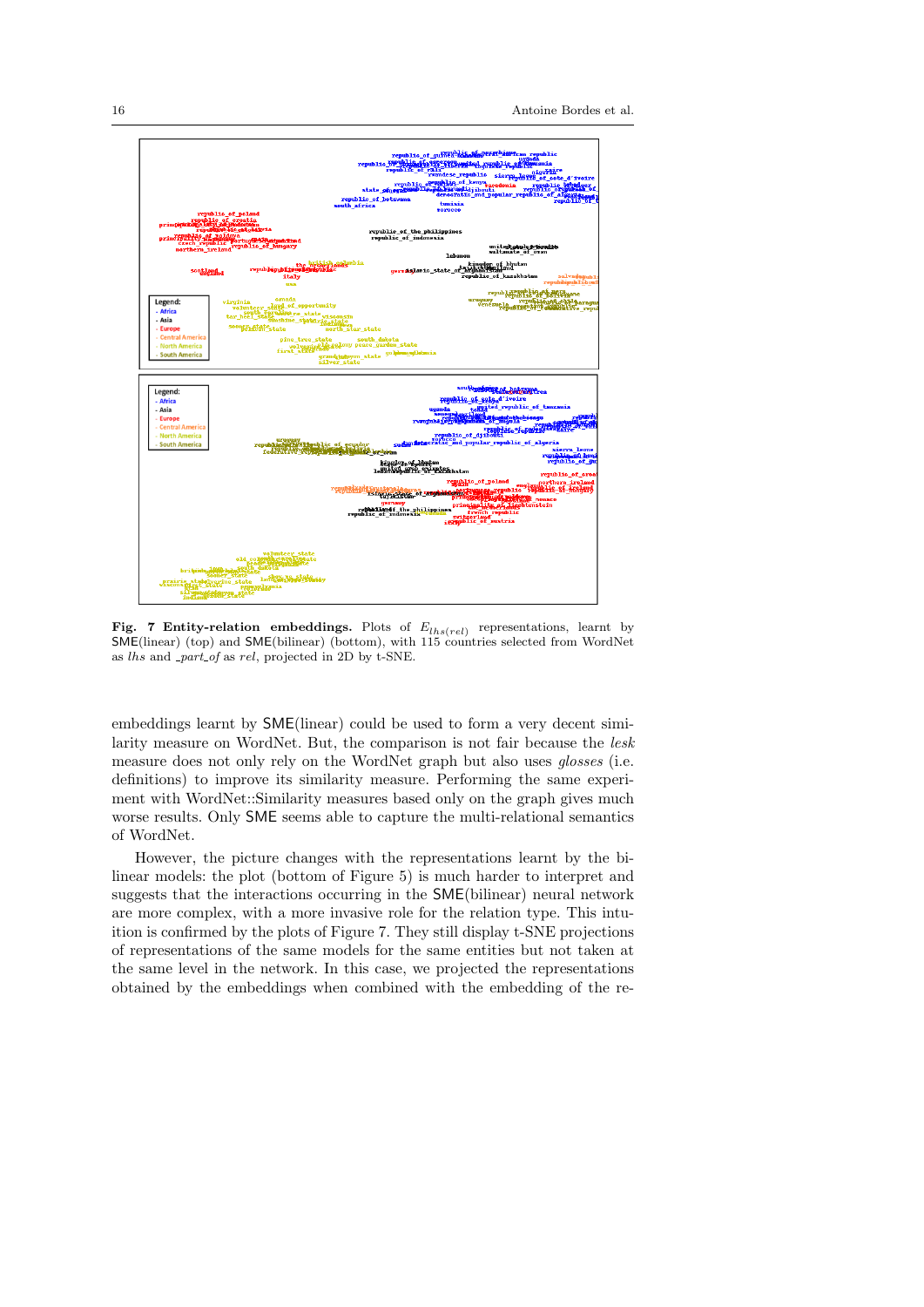lation type *-part of* by the  $g_{left}$  function. In other words, these are plots of  $E_{lhs (rel)}$ . The top plot corresponds to the linear model and resemble to the one of Figure 5: as expected, the linear  $g_{left}$  does not have dramatic effect on the embedding landscape. The bottom plot, depicting SME(bilinear), is much more interesting because it shows that what was messy at the root level is much more organized: clusters are now formed for continents with the one corresponding to U.S. states further apart from the countries. Embeddings of SME(bilinear) are more interpretable given a relation type. The bilinear g functions can drastically modify the distances within the embedding space.

#### 6 Application for Open-text Semantic Parsing

We have introduced a new neural network architecture for learning multirelational semantics. Its stochastic learning process and its distributed representation of entities and relations allow it to scale to large graphs in terms of nodes and links. In this section, we illustrate these appealing properties by applying our model for learning to perform open-text semantic parsing.

## 6.1 Open-text Semantic Parsing

Context Semantic parsing (Mooney, 2004) aims at building systems able to read text and express its meaning in a formal representation i.e. able to interpret statements expressed in natural language. The purpose of a semantic parser is to analyze the structure of sentence meaning and, formally, this consists of mapping a natural language sentence into a logical meaning representation (MR). This task seems too daunting to carry out manually (because of the vast quantity of knowledge engineering that would be required) so machine learning seems an appealing avenue. On the other hand, machine learning models usually require many labeled examples, which can also be costly to gather, especially when labeling properly requires the expertise of a linguist.

Hence, research in semantic parsing can be roughly divided in two tracks. The first one, which could be termed in-domain, aims at learning to build highly evolved and comprehensive MRs (Ge and Mooney, 2009; Zettlemoyer and Collins, 2009; Liang et al, 2011). Since this requires sophisticated labeling, such approaches have to be applied to text from a specific domain with restricted vocabulary (a few hundred words). Alternatively, a second line of research, which is termed *open-domain*, works towards learning to associate a MR to any kind of natural language sentence (Shi and Mihalcea, 2004; Giuglea and Moschitti, 2006; Poon and Domingos, 2009). In this case, the supervision is much weaker because it is unrealistic and infeasible to label data for largescale, open-domain semantic parsing. As a result, models usually infer simpler MRs; this is sometimes referred to as shallow semantic parsing. In the following, we show how our model can be applied to build a system for the open-domain category.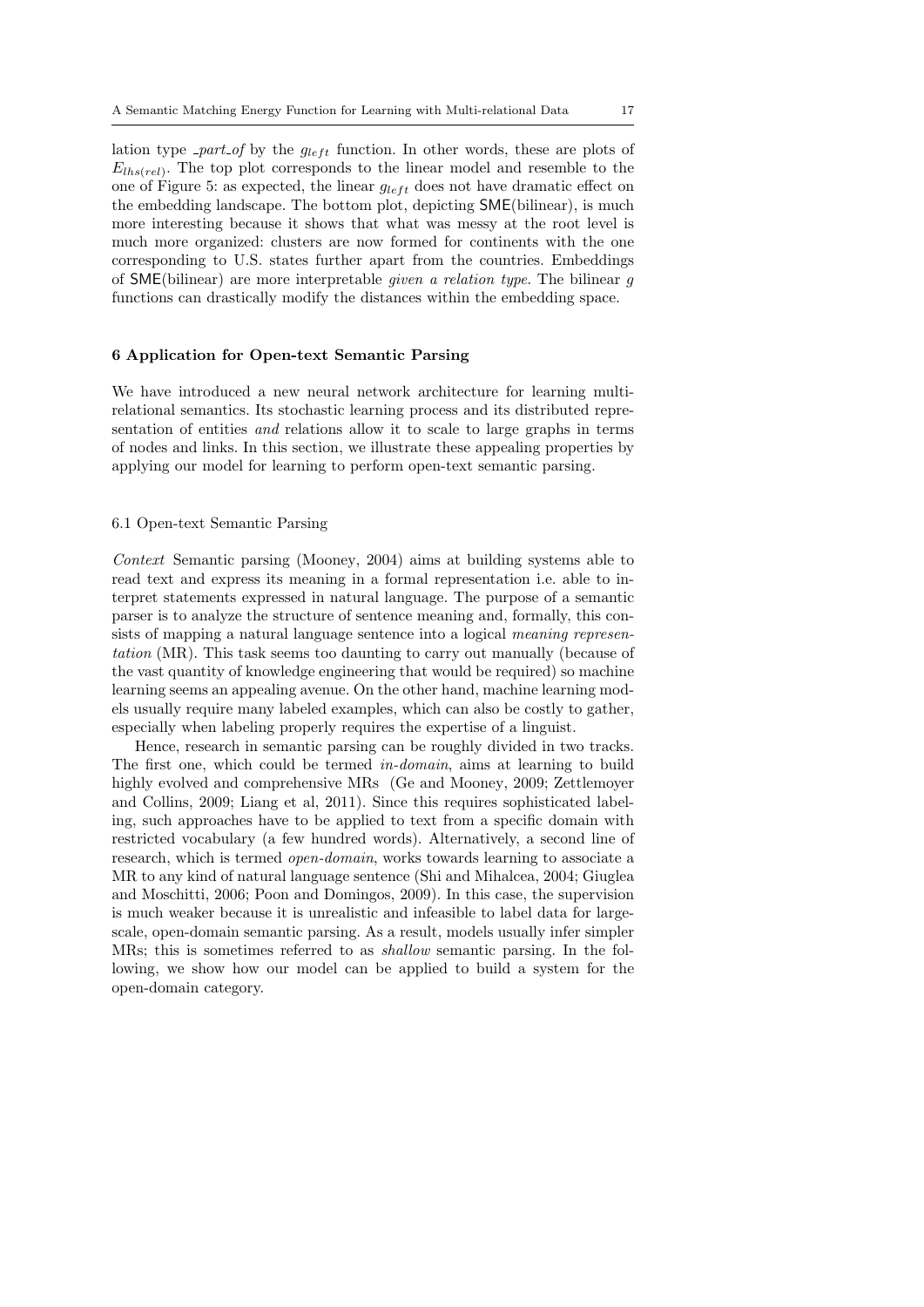18 Antoine Bordes et al.

0. Input (raw sentence): "A musical score accompanies a television program." 1. Structure inference: ((\_musical\_JJ score\_NN ), \_accompany\_VB , \_television\_program\_NN ) ((\_musical\_JJ\_1 score\_NN\_2), \_accompany\_VB\_1, \_television\_program\_NN\_1) 2. Entity detection: 3. Output (MR): accompany VB 1(( musical JJ 1 score NN 2), television program NN 1)

Fig. 8 Open-text semantic parsing. To parse an input sentence (step 0), a preprocessing (lemmatization, POS, chunking, SRL) is first performed (step 1) to clean data and uncover the MR structure. Then, to each lemma is assigned a corresponding WordNet synset (step 2), hence defining a complete meaning representation (step 3).

Joint Learning of Words and Meaning Representations We aim to produce MRs of the following form: relation(subject, object), i.e. relations with subject and object arguments, where each component of the resulting triplet refers to a disambiguated entity. For a given sentence, we propose to infer a MR in two stages: (1) a semantic role labeling (SRL) step predicts the semantic structure, and (2) a disambiguation step assigns a corresponding entity to each relevant word, so as to minimize an energy given to the whole input. The process is illustrated in Figure 8. We consider simple MR structures and rely on an existing method to perform SRL because we focus on step (2). Indeed, in order to go open-domain, a large number of entities must be considered. For this reason, the set of entities considered is defined from WordNet. This results in a dictionary of more than 70,000 words that can be mapped to more than 40,000 possible entities. For each word, WordNet provides a list of candidate senses (synsets) so step (2) reduces to detecting the correct one and can be seen as a challenging all-words word-sense disambiguation (WSD) step. We train our semantic matching energy function via multi-task learning across different knowledge sources including WordNet, ConceptNet (Liu and Singh, 2004) and raw text. In this way MRs induced from text and MRs for WordNet entities are embedded (and hence integrated) in the same space.

#### 6.2 Methodology

We consider MRs which are simple logical expressions  $REL(A_0, \ldots, A_n)$ , where REL is the relation symbol, and  $A_0$ , ...,  $A_n$  are its arguments. Note that several such forms can be recursively constructed to build more complex structures. We wish to parse open-domain raw text so a large set of relation types and arguments must be considered. We employ WordNet for defining REL and  $A_i$  arguments as proposed in Shi and Mihalcea (2004). Our semantic parsing consists of two stages which we detail below.

Step (1): MR structure inference The first stage consists in preprocessing the text and inferring the structure of the MR. For this stage we use standard approaches, the major novelty of our work lies in applying SME for step (2).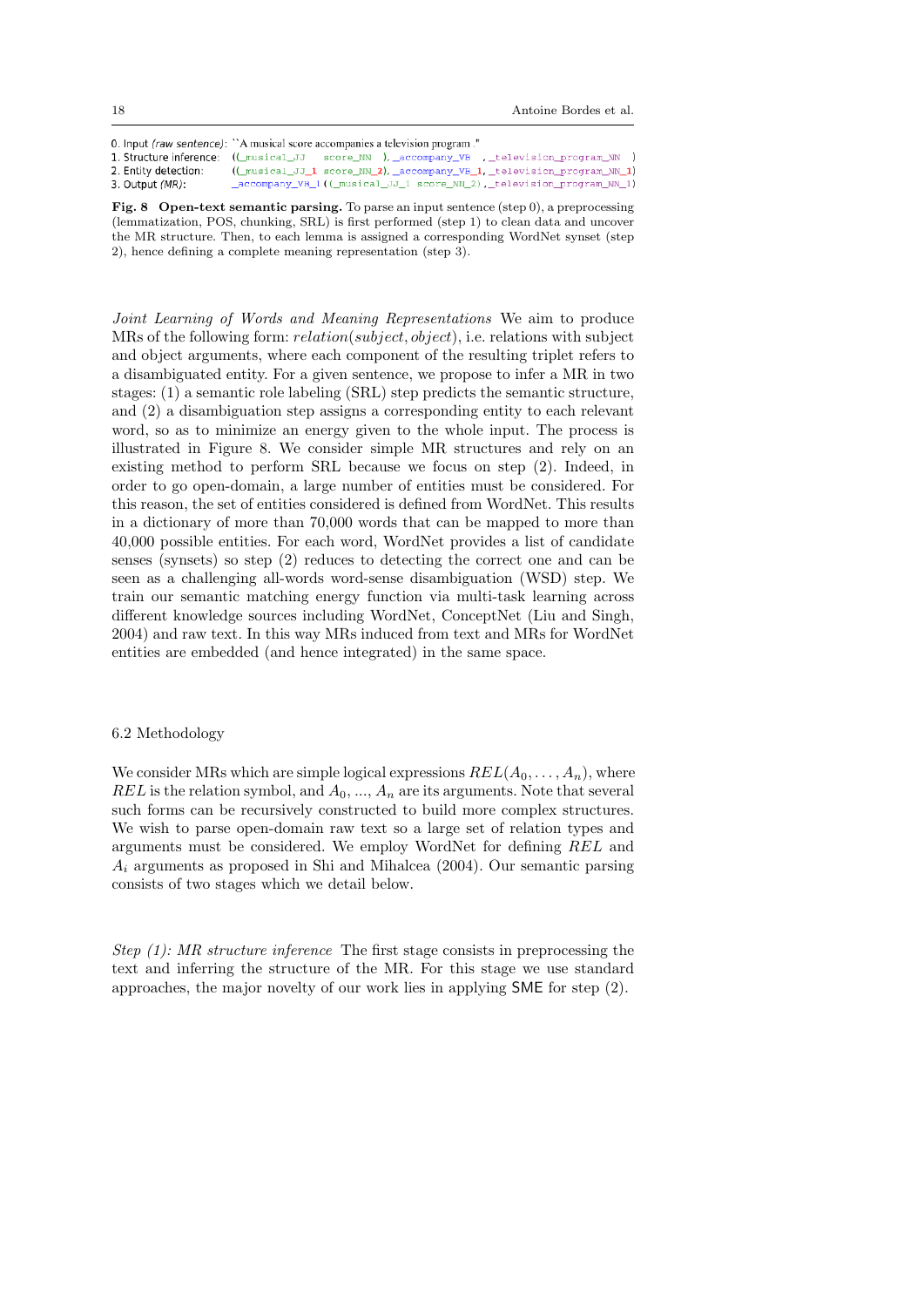We use the SENNA software<sup>8</sup> (Collobert et al, 2011) to perform part-ofspeech (POS) tagging, chunking, lemmatization<sup>9</sup> and semantic role labeling (SRL). In the following, we call a lemma the concatenation of a lemmatized word and a POS tag (such as *\_score\_NN* or *\_accompany\_VB*). Note the absence of an integer suffix, which distinguishes a lemma from a synset: a lemma is allowed to be semantically ambiguous. The SRL step consists in assigning a semantic role label to each grammatical argument associated with a verb for each proposition. It will be used to infer the structure of the MR.

We only consider sentences that match the template (subject, verb, direct object). Here, each of the three elements of the template is associated with a tuple of lemmatized words (i.e. a multi-word phrase). SRL is used to structure the sentence into the  $(lhs = \text{subject}, rel = \text{verb}, rhs = \text{object})$  template. The order is not necessarily subject / verb / direct object in the raw text (e.g. in passive sentences). Clearly, the subject-verb-object structure causes the resulting MRs to have a straightforward structure (with a single relation), but this pattern is the most common and a good choice to test our ideas at scale. Learning to infer more elaborate grammatical patterns is left as future work: we chose here to focus on handling the large scale of the set of entities.

To summarize, this step starts from a sentence and either rejects it or outputs a triplet of lemma tuples, one tuple for the subject, one for the relation or verb, and one for the direct object. To complete our semantic parse (or MR), lemmas must be converted into synsets, that is, we still have to perform disambiguation, which takes place in step (2).

Step (2): Detection of MR entities This second step aims at identifying each semantic entity expressed in a sentence. Given a relation triplet  $(lhs^{lem}, rel^{lem},$  $rhs^{tem}$ ) where each element of the triplet is associated with a tuple of lemmas, a corresponding triplet  $(lhs^{syn}, rel^{syn}, rhs^{syn})$  is produced, where the lemmas are replaced by synsets. This step is a form of all-words word-sense disambiguation (WSD) in a particular setup, i.e., w.r.t. the logical form of the semantic parse from step (1). Depending on the lemmas, this can be either straightforward (some lemmas such as *\_television\_program\_NN* or \_world\_war\_ii\_NN correspond to a single synset) or very challenging  $(\text{run}_V \vee B \text{ can be mapped to})$ 33 different synsets and  $\text{run}_N$  to 10). Hence, in our proposed framework, MRs correspond to triplets of synsets  $(lhs^{syn}, rel^{syn}, rhs^{syn})$ , which can be reorganized to the form  $rel^{syn} (lhs^{syn}, rhs^{syn})$ , as shown in Figure 8.

Since the model is structured around relation triplets, MRs and WordNet relations are cast into the same scheme. For example, the WordNet relation  $(-score_NN_2, -has-part, -musical notation_NN_1)$  fits the same pattern as our MRs, with the relation type *has part* playing the role of the verb, and the same entities being present in WordNet relations and MRs.

The semantic matching energy function is trained to assign energies to triplets of lemmas and synsets. However, the architecture introduced in Sec-

<sup>8</sup> Freely available from ml.nec-labs.com/senna/.

 $^9$  Lemmatization is not carried out with SENNA but with the NLTK toolkit,  ${\tt nltk.org}$  ) and transforms a word into its canonical or base form.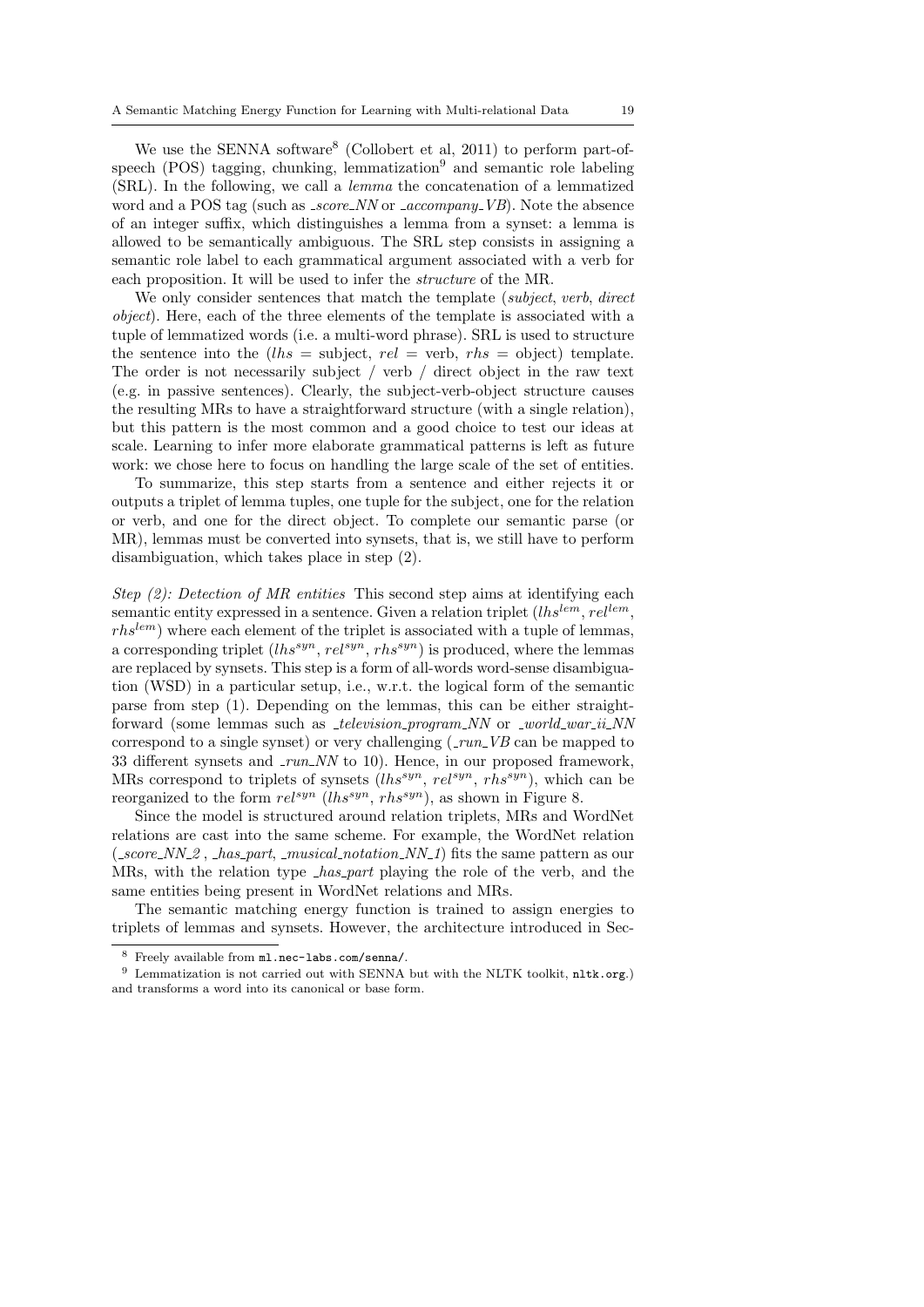tion 3.3 cannot be applied directly. Indeed, here  $\mathcal E$  must be able to handle variable-size arguments, since for example there could be multiple lemmas in the subject part of the sentence. Hence, we add a pooling stage between steps (1) and (2) (of Section 3.3). The embeddings associated with all the symbols (synsets or lemmas) within the same tuple are aggregated by a pooling function  $\pi$  (we used the mean but other plausible candidates include the sum, the max, and combinations of several such element-wise statistics, such as in Hamel et al (2011)). This re-defines  $E_{lhs}$ ,  $E_{rel}$  and  $E_{rhs}$  as follows:

$$
E_{lhs} = \pi(E_{lhs_1}, E_{lhs_2}, \ldots),
$$
  
\n
$$
E_{rel} = \pi(E_{rel_1}, E_{rel_2}, \ldots),
$$
  
\n
$$
E_{rhs} = \pi(E_{rhs_1}, E_{rhs_2}, \ldots),
$$

where  $\ln s_i$  denotes the j-th individual element of the left-hand side tuple, etc.

We use this slightly modified semantic matching energy function to solve the WSD step. We label a triplet of lemmas  $((\text{lh}_3^{lem}, \text{lh}_2^{lem}, \ldots), (\text{rel}_1^{lem}, \ldots),$  $(rhs_1^{lem}, \ldots))$  with synsets in a greedy fashion, one lemma at a time. For labeling  $lhs_2^{lem}$  for instance, we fix all the remaining elements of the triplet to their lemma and select the synset leading to the lowest energy:

$$
lhs_2^{syn} = \operatorname{argmin}_{S \in \mathcal{C}(syn|lem)} \mathcal{E}((lhs_1^{lem}, S, \ldots), (rel_1^{lem}, \ldots), (rhs_1^{lem}, \ldots))
$$

with  $C(syn|len)$  the set of allowed synsets to which  $lhs_2^{lem}$  can be mapped. We repeat that for all lemmas. We always use lemmas as context, and never the already assigned synsets. Future work should investigate more advanced inference schemes, which would probably be iterative and would gradually refine the estimated set of synsets taking into account their mutual agreement.

This is an efficient process as it only requires the computation of a small number of energies, equal to the number of senses for a lemma, for each position of a sentence. However, it requires good representations (i.e. good embedding vectors  $E_i$ ) for synsets and lemmas because they are used jointly to perform this crucial step. Hence, the multi-task training presented in the next section attempts to learn good embeddings jointly for synsets and lemmas (and good parameters for the g functions).

#### 6.3 Multi-task Training

This section describes how we adapted the training scheme presented in Section 4 for learning synsets and lemmas embeddings using various data sources.

#### 6.3.1 Multiple Data Resources

In order to endow the model with as much common-sense knowledge as possible, the following heterogeneous data sources are combined. Their statistics are summarized in Table 3.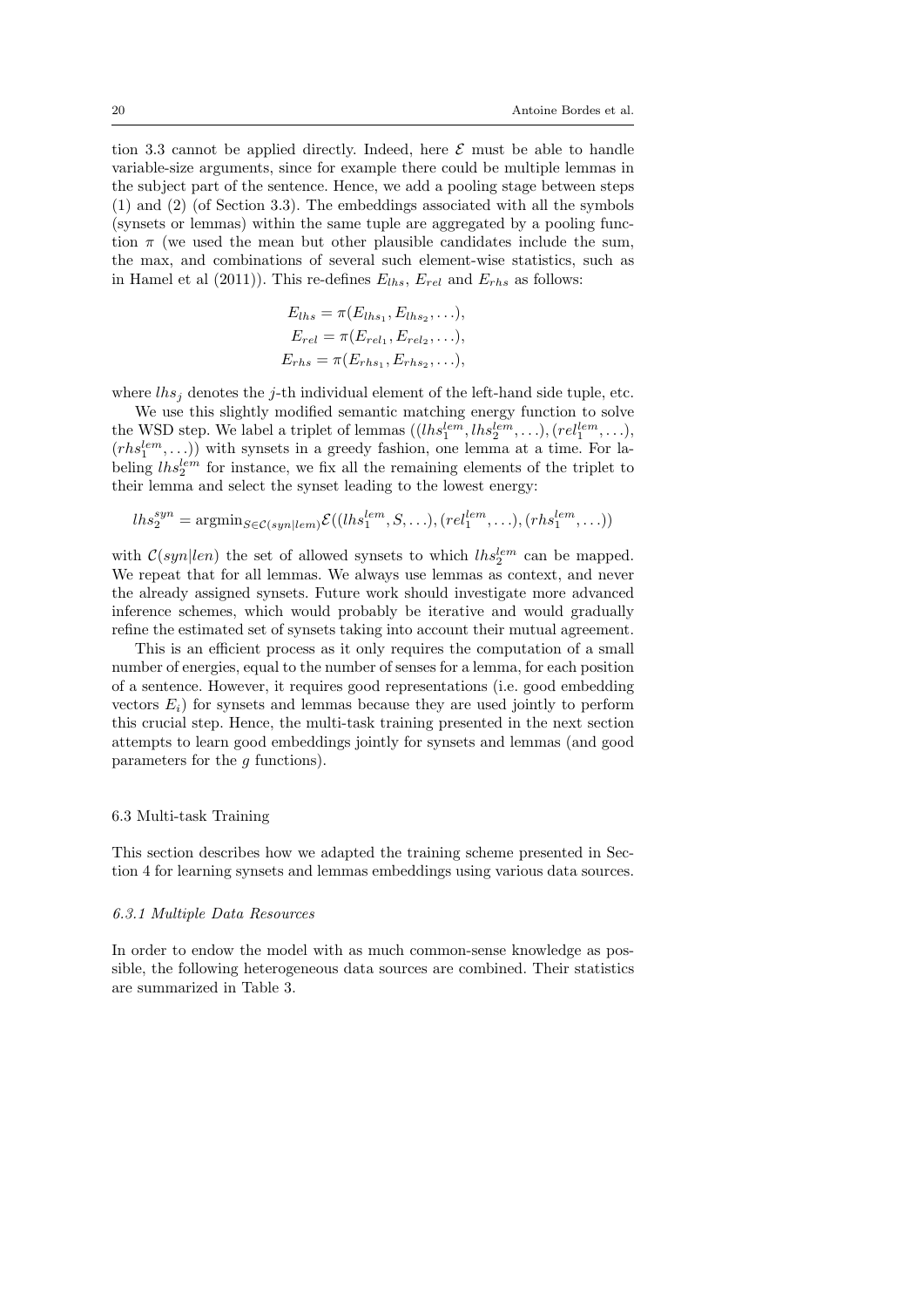| $\text{Database}$       | Train. size | Test size | ${\rm \ Labeled}$ | <b>Symbols</b>   |
|-------------------------|-------------|-----------|-------------------|------------------|
| WordNet                 | 216.017     | 5,000     | No.               | synsets          |
| ConceptNet              | 11,332      |           | No.               | lemmas           |
| Wikipedia               | 1,498,298   |           | Nο                | lemmas           |
| <b>Extended WordNet</b> | 786,105     | 5,000     | Yes               | $lemmas+synsets$ |
| Unambig. Wikipedia      | 981.841     |           | Yes               | lemmas+synsets   |

Table 3 Multiple data sources used for learning representations of lemmas and synsets. "Labeled" indicates when triplets consist of text lemmas for which the corresponding synsets are known.

WordNet v3.0 (WN). Already described in Section 5, this is the main resource, defining the dictionary of 41,024 entities. WordNet contains only relations between synsets. However, the disambiguation process needs embeddings for synsets and for lemmas. Following Havasi et al (2010), we created two other versions of this dataset to leverage WN in order to also learn lemma embeddings: "Ambiguated" WN and "Bridge" WN. In "Ambiguated" WN both synset entities of each triplet are replaced by one of their corresponding lemmas. "Bridge" WN is designed to teach the model about the connection between synset and lemma embeddings, thus in its relations the lhs or rhs synset is replaced by a corresponding lemma. Sampling training examples from WN involves actually sampling from one of its three versions, resulting in a triplet involving synsets, lemmas or both.

ConceptNet v2.1 (CN). CN (Liu and Singh, 2004) is a common-sense knowledge base in which lemmas or groups of lemmas are linked together with rich semantic relations as, for example,  $(\mathit{.kitchen\_table\_NN}, \mathit{.used\_for}, \mathit{.eat\_VB}$  $breakfast_NN$ . It is based on *lemmas* and not synsets, and it does not make distinctions between different senses of a word. Only triplets containing lemmas from the WN dictionary are kept, to finally obtain a total of 11,332 training lemma triplets.

Wikipedia  $(Wk)$ . This resource is simply raw text meant to provide knowledge to the model in an unsupervised fashion. In this work 50,000 Wikipedia articles were considered, although many more could be used. Using the protocol of the first paragraph of Section 6.2, we created a total of 1,484,966 triplets of lemmas. Imperfect training triplets (containing a mix of lemmas and synsets) are produced by performing the disambiguation step on one of the lemmas. This is equivalent to MAP (Maximum A Posteriori) training, i.e., we replace an unobserved latent variable by its mode according to a posterior distribution (i.e. to the minimum of the energy function, given the observed variables). We have used the 50,000 articles to generate more than 3M examples.

EXtended WordNet (XWN) XWN (Harabagiu and Moldovan, 2002) is built from WordNet glosses, syntactically parsed and with content words semantically linked to WN synsets. Using the protocol of Section 6.2, we processed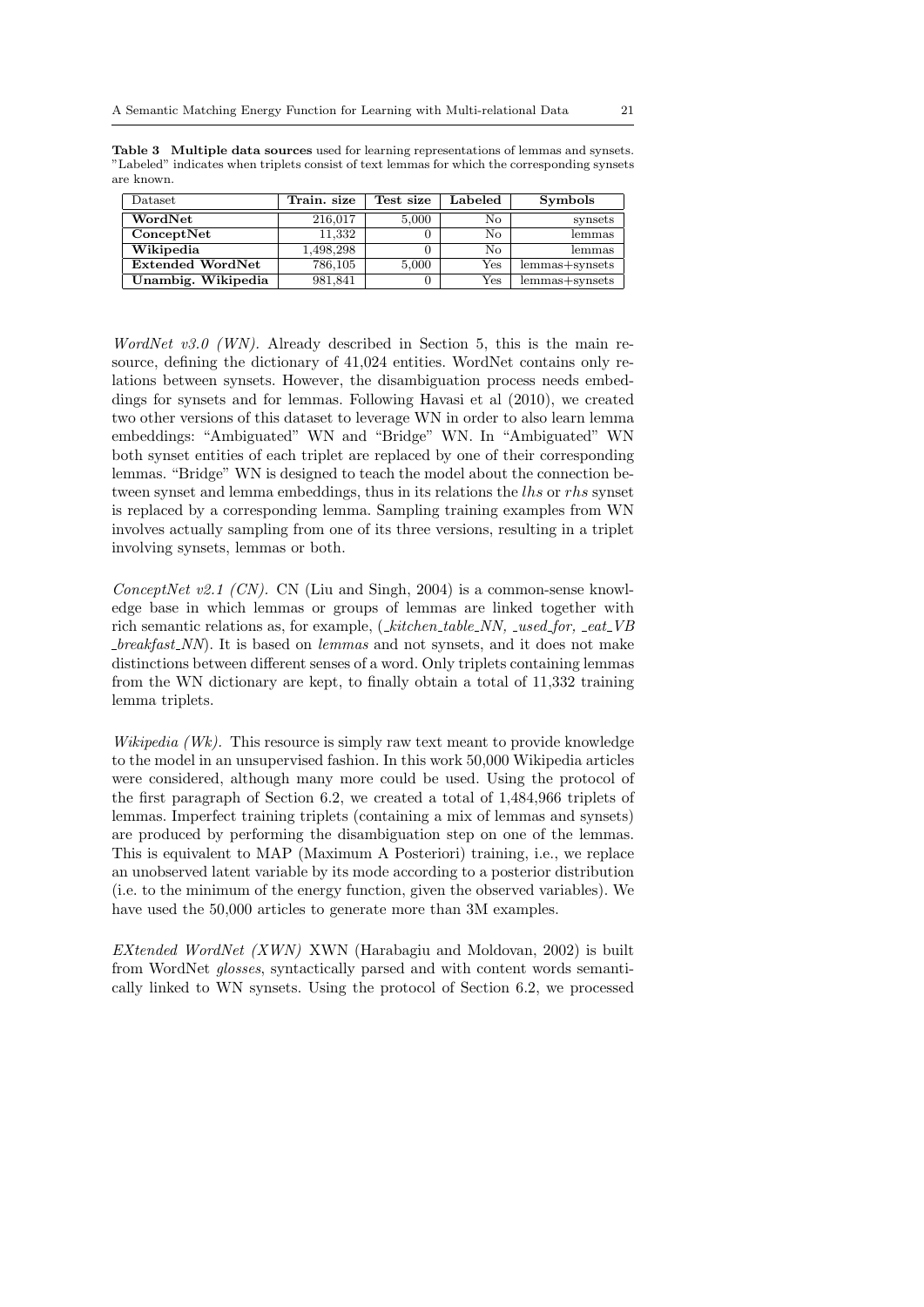these sentences and collected 47,957 lemma triplets for which the synset MRs were known. We removed 5,000 of these examples to use them as an evaluation set for the MR entity detection/word-sense disambiguation task. With the remaining 42,957 examples, we created unambiguous training triplets to help the performance of the disambiguation algorithm: for each lemma in each triplet, a new triplet is created by replacing the lemma by its true corresponding synset and by keeping the other members of the triplet in lemma form (to serve as examples of lemma-based context). This led to a total of 786,105 training triplets, from which we removed 10,000 examples for validation.

Unambiguous Wikipedia (Wku) We added to this training set some triplets extracted from the Wikipedia corpus which were modified with the following trick: if one of its lemmas corresponds unambiguously to a synset, and if this synset maps to other ambiguous lemmas, we create a new triplet by replacing the unambiguous lemma by an ambiguous one. Hence, we know the true synset in that ambiguous context. This allowed to create 981,841 additional triplets with supervision (as detailed in the next section), and we named this data set Unambiguous Wikipedia.

#### 6.3.2 Training Procedure

The training algorithm described in Section 4 was used for all the data sources except XWN and Wku. In those two cases, positive triplets are composed of lemmas (as context) and of a disambiguated lemma replaced by its synset. Unlike for Wikipedia, this is labeled data, so we are certain that this synset is the valid sense. Hence, to increase training efficiency and yield a more discriminant disambiguation, in step 3 with probability  $\frac{1}{2}$  we either sample randomly from the set of all entities or we sample randomly from the set of remaining candidate synsets corresponding to this disambiguated lemma (i.e. the set of its other meanings).

More precisely, during training, we sequentially alternate between all sources, performing an update of the model parameters with one mini-batch of examples each time. Sizes of mini-batches differ between sources because we split each of them in 50 mini-batches. We always loop over sources in the same order. Training is stopped after 8000 epochs on all sources (or 7 computation days). There is one learning rate for the  $q$  functions and another for the embeddings: their values are set using a grid search, choosing among {3., 1., 0.3, 0.1, 0.03, 0.01} and {0.03, 0.01, 0.003, 0.001, 0.0003, 0.0001} respectively. The model selection criterion is the mean rank from the entity ranking task on the WordNet validation set. Dimensions of embeddings and of the g output space are equal for these experiments and set to 50 (i.e.  $d = p = 50$ ).

#### 6.4 Related Work

Our approach is original by the way that it connects many tasks and many training resources within the same framework. However, it is highly related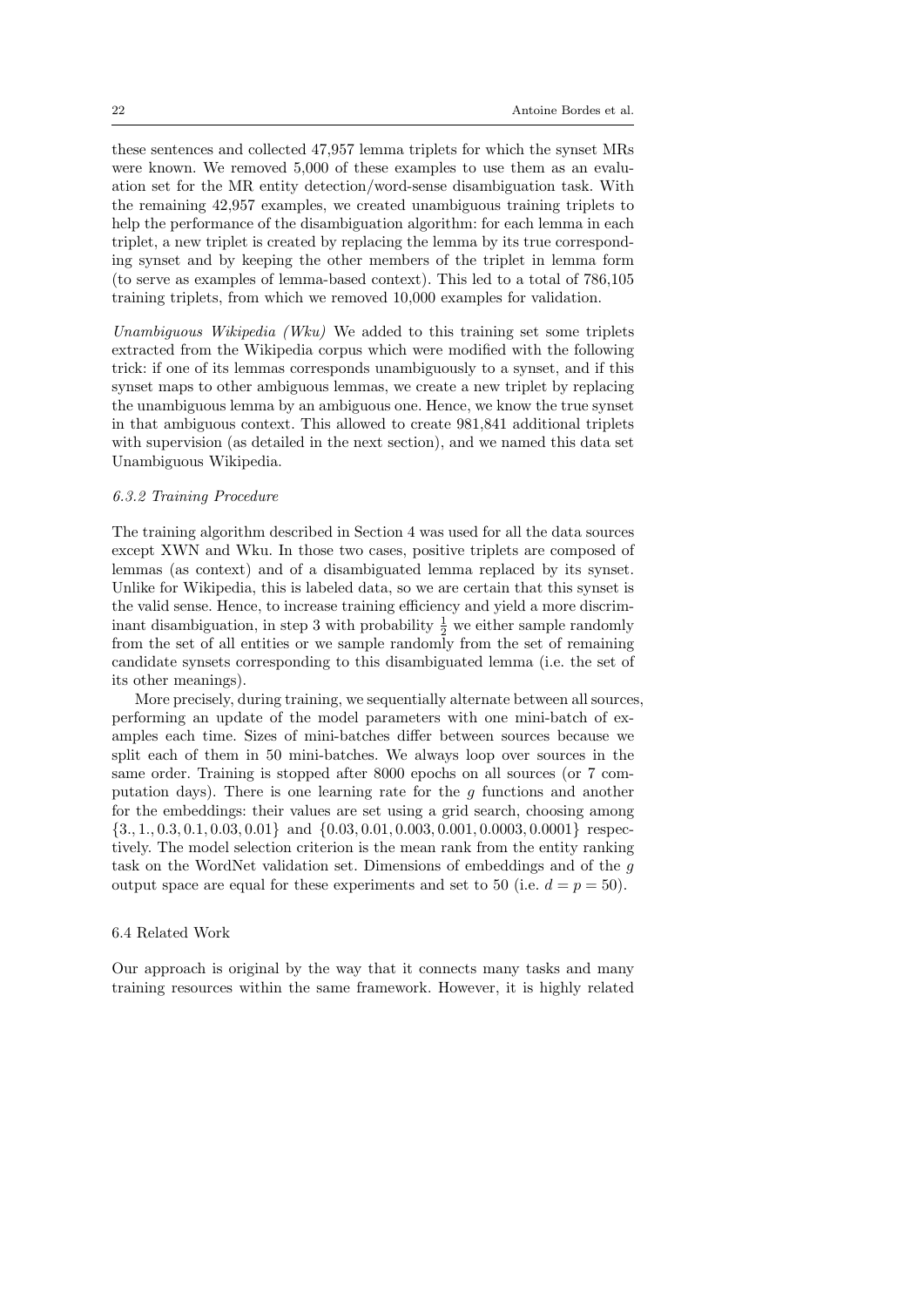with many previous works. Shi and Mihalcea (Shi and Mihalcea, 2004) proposed a rule-based system for open-text semantic parsing using WordNet and FrameNet (Baker et al, 1998) while Giuglea and Moschitti (2006) proposed a model to connect WordNet, VerbNet and PropBank (Kingsbury and Palmer, 2002) for semantic parsing using tree kernels. Poon and Domingos (2009, 2010) recently introduced a method based on Markov-Logic Networks for unsupervised semantic parsing that can be also used for information acquisition. However, instead of connecting MRs to an existing ontology as done here, it constructs a new ontology and does not leverage pre-existing knowledge.

Automatic information extraction is the topic of many models and demos (Snow et al, 2006; Yates et al, 2007; Wu and Weld, 2010; Suchanek et al, 2008) but none of them relies on a joint embedding model. In this trend, some approaches have been directly targeting to enrich existing resources, as we do here with WordNet, (Agirre et al, 2000; Cuadros and Rigau, 2008; Cimiano, 2006) but these never use learning. Finally, several previous works have targeted to improve WSD by using extra-knowledge by either automatically acquiring examples (Martinez et al, 2008) or by connecting different knowledge bases (Havasi et al, 2010).

## 6.5 Experiments

To assess the performance w.r.t. the multi-task training and the diverse data sources, we evaluated models trained with several combinations of data sources. WN denotes SME models trained on WordNet, "Ambiguated" WordNet and "Bridge" WordNet, and All models are trained on all sources.

## 6.5.1 Entity Ranking

We evaluated SME (linear) and SME (bilinear) trained with all data sources (All) on the WordNet test set with the setting used in Section 5.4. This multitask training still allows to encode WordNet knowledge, even if it is slightly worse than with WordNet alone. Hence, the linear model achieves a mean rank of 80.01 and a p $@10$  of 5.740 (instead of 67.57 and 7.675 originally – see Figure 4) and the bilinear model a mean rank of 102.97 and a p@10 of 5.202 (instead of 63.51 and 7.084). This relative loss in performance indicates that it is hard for our model to obtain a good encoding of both text and WordNet triplets.

By multi-tasking with raw text, the numbers of relation types grows from 18 to several thousands. Our model learns similarities, which are more complex with so many relations: by adding text relations, the problem of extracting knowledge from WordNet becomes harder. This degrading effect is a current limitation of the multi-tasking process, even if performance is still very good if one keeps in mind that ranks are over 41,024 entities. Besides, this offers the ability to combine multiple training sources, which is crucial for WSD and eventually for semantic parsing.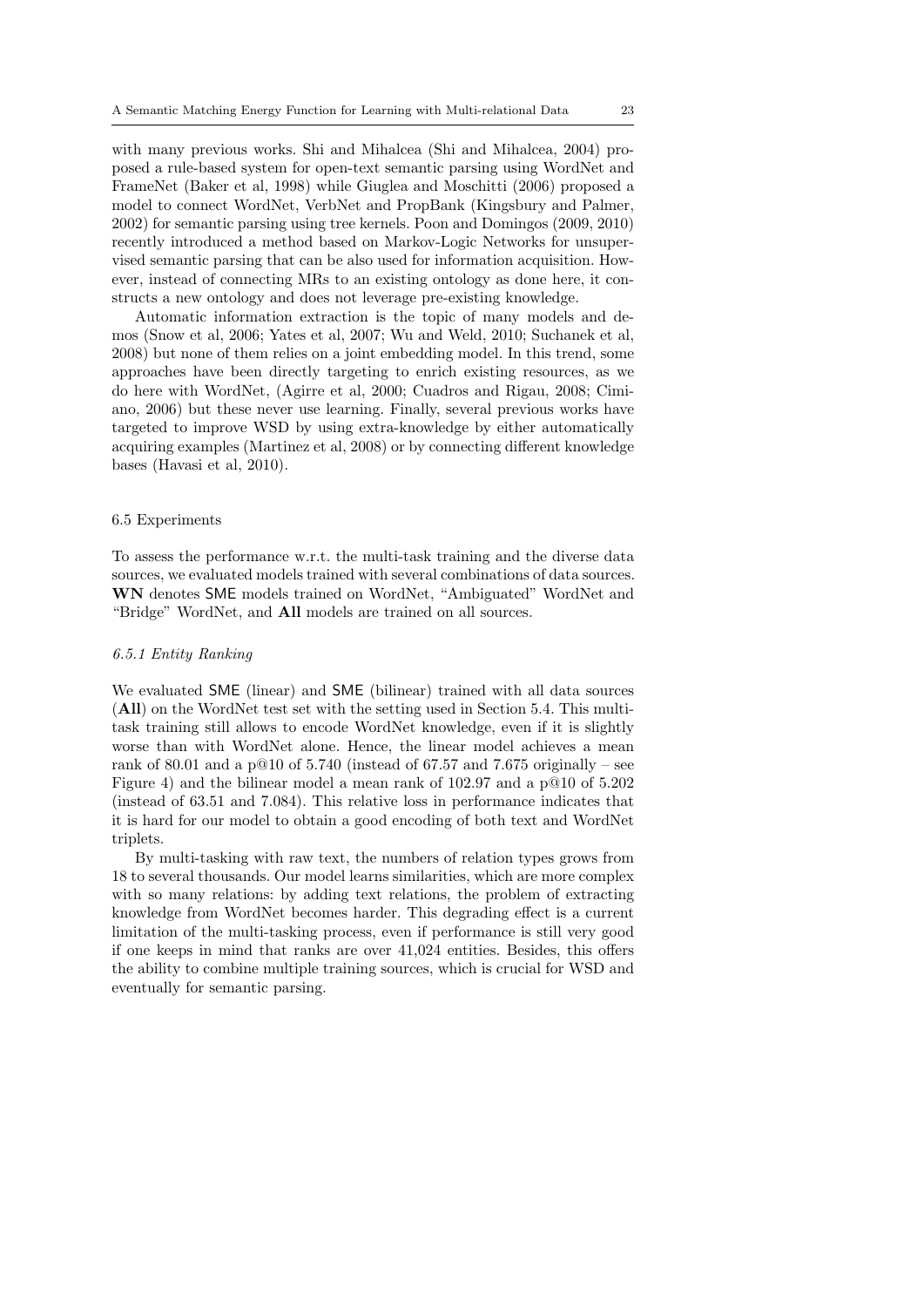

Fig. 9 Word Sense Disambiguation results. MFS is just using the Most Frequent Sense. All+MFS is our best system, combining all sources of information. Random chooses uniformly among allowed synsets.

## 6.5.2 Word Sense Disambiguation

Performance on WSD is assessed on two test sets: the XWN test set and a subset of English All-words WSD task of SensEval-3.<sup>10</sup> For the latter, we processed the original data using the protocol of Section 6.2 and obtained a total of 208 words to disambiguate (out of  $\approx 2000$  originally). The performance of the most frequent sense (MFS) based on WordNet frequencies is also evaluated. Finally, we also report the results of Gamble (Decadt et al, 2004), winner of Senseval-3, on our subset of its data. A side effect of our preprocessing of SensEval-3 data is that our subset contains mostly frequent words. This is easier for **MFS** than for **Gamble** because **Gamble** is efficient on rare terms. Hence, Gamble performs worse than during the challenge and is outperformed by MFS.

F1 scores are presented in Figure 9. The difference between All and WN indicates that the information from Wikipedia, XWN and Wku is crucial  $(+40\%)$ and yields performance a bit better than MFS (a strong baseline in WSD) on the XWN test set. Actually, performances of the model trained on WN alone are roughly equivalent to that of Random. This confirms that knowledge from WordNet and free text are difficult to combine. Still, it is interesting to see that SME is able to train on these various sources of information and to somewhat capture information from them all.

Performance can be greatly improved by combining the All sources model and the MFS score. To do so, we converted the frequency information into an energy by taking minus the log frequency and used it as an extra energy term. The total energy function is used for disambiguation. This yields the results denoted by All+MFS which achieves the best performance of all the methods tried.

 $^{10}\,$  www.senseval.org/senseval3.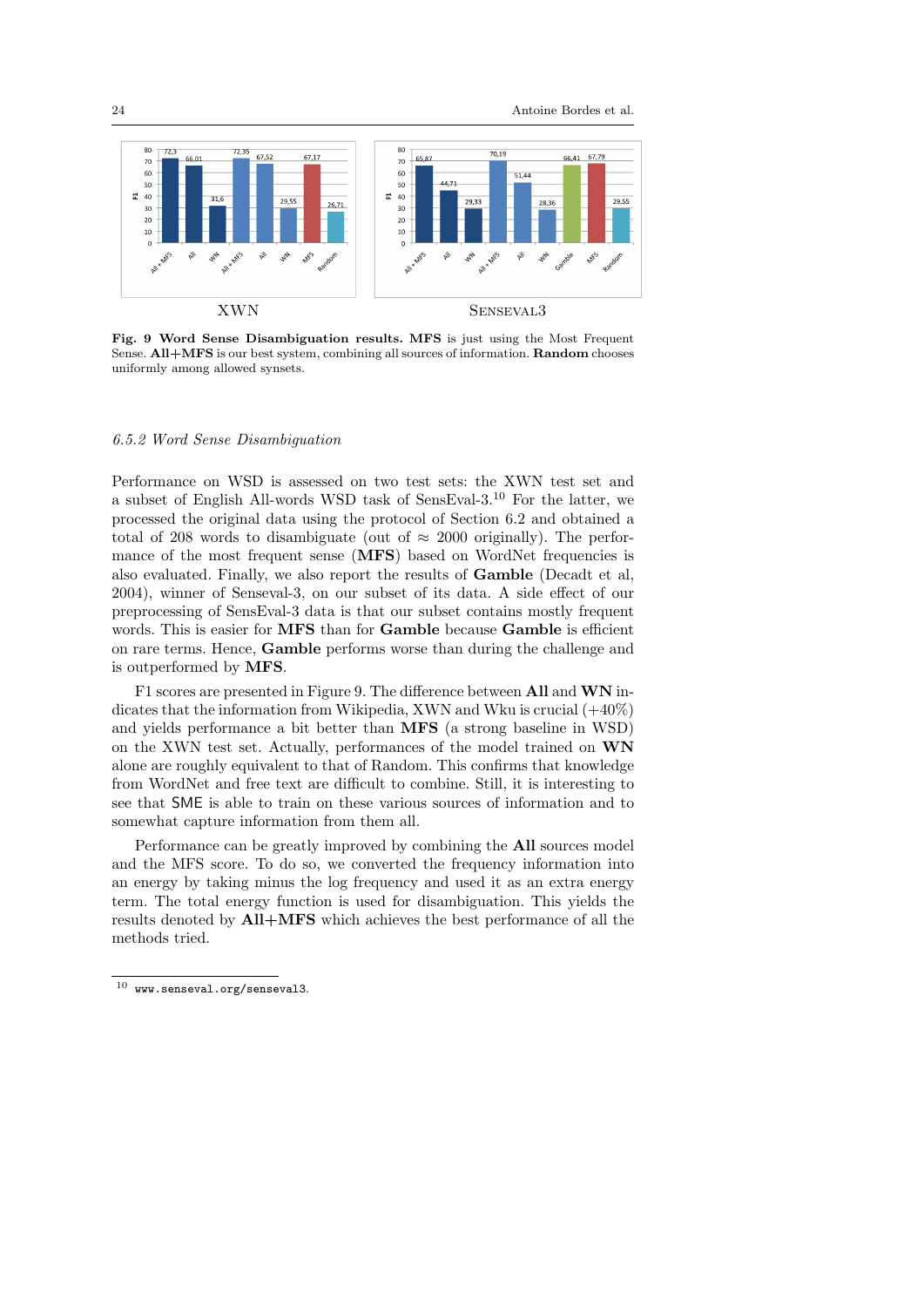|        | SME(bilinear)                   | <b>TextRunner</b> |
|--------|---------------------------------|-------------------|
| lhs    | _army_NN_1                      | army              |
| rel    | $_{\text{attack\_VB\_1}}$       | attacked          |
|        | $trop_NN_4$                     | <b>Israel</b>     |
| top    | _armed_service_NN_1             | the village       |
| ranked | ship_NN_1                       | another army      |
| rh.    | _territory_NN_1                 | the city          |
|        | _military_unit_NN_1             | the fort          |
|        | _business_firm_NN_1             | People            |
| top    | _person_NN_1                    | Players           |
| ranked | family_NN_1                     | one               |
| lhs    | _payoff_NN_3                    | Students          |
|        | _card_game_NN_1                 | business          |
| rel    | $\text{learn}$ VB <sub>-1</sub> | earn              |
| rh.    | $\mu$ money_NN_1                | money             |

Table 4 Lists of entities reported by SME(bilinear) trained on All and by TextRunner.

#### 6.5.3 WordNet Enrichment

Experiments on WordNet and ConceptNet use a limited number of relation types (less than 20 of them, e.g.  $has-part$  and  $Mypernym$ ), and so they do not consider most verbs as relations. Thanks to our multi-task training and unified representation for MRs and WordNet/ConceptNet relations, our model is potentially able to generalize to such relations that do not exist in WordNet.

As illustration, predicted lists of synsets for relation types that do not exist in the two knowledge bases are given in Table 4. We also compare with lists returned by TextRunner (Yates et al, 2007) (an information extraction tool having extracted information from 100M web pages, to be compared with our 50k Wikipedia articles). Lists from both systems seem to reflect commonsense. However, contrary to our system, TextRunner does not disambiguate different senses of a lemma, and thus it cannot connect its knowledge to an existing resource to enrich it.

# 7 Conclusion

This paper presented a new neural network architecture for learning multirelational semantics. This model can encode multi-relational graphs or tensors into a flexible continuous vector space in which the original data is kept and enhanced. We empirically showed that it can scale up to hundreds of thousands of nodes and types of relation and that it achieves state-of-the-art performance on benchmark tasks of tensor factorization such as link prediction or entity resolution.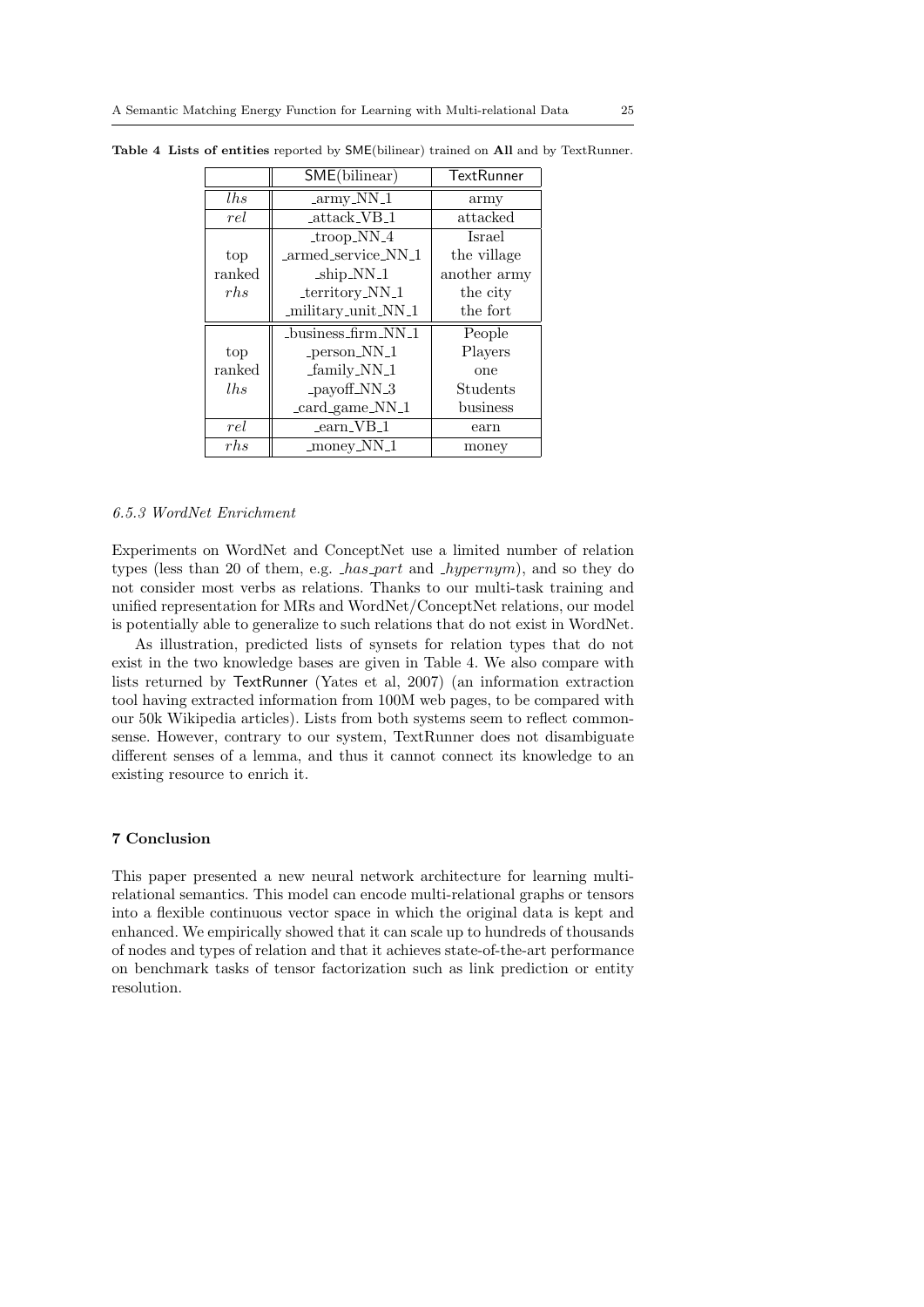Besides, we present how our method can be applied to perform open-text semantic parsing using a dictionary of more than 70,000 words based on Word-Net. We demonstrated our that with multi-task learning over several resources, the proposed model can be used to learn disambiguated meaning representations from raw text. Our system, trained on WordNet and free text (and other sources), can potentially capture the deep semantics of sentences in its energy function and obtained positive experimental results on several tasks that appear to support this assertion. Future work should explore the capabilities of such systems further including other semantic tasks, and more evolved grammars, e.g. with FrameNet (Baker et al, 1998; Coppola and Moschitti, 2010).

An interesting extension of the model presented here extends its applicability to domains where the objects of interest are not all symbolic (i.e., from a finite set). In that case, one cannot associate a free parameter (its embedding vector) to each possible object. An example of such objects are image patches, and they are generally described by a "raw" feature vector. What we propose is to learn a mapping (possibly simply linear) from this raw feature space to the embedding space where the symbolic objects are mapped. Whereas for discrete object, one can view the object's embedding as the product of the embedding matrix by a one-hot vector (with a 1 at the position associated with the object symbol), for continuous objects, in the linear mapping case, the "embedding matrix" maps the raw features (which may be richer than one-hot) to the embedding vector. In this way, relations could involve objects some of which may be sometimes discrete, sometimes continuous.

Acknowledgements The authors would like to acknowledge Léon Bottou, Ronan Collobert, Nicolas Usunier, Nicolas Le Roux, Rodolphe Jenatton and Guillaume Obozinski for inspiring discussions. This work was supported by the DARPA Deep Learning Program, NSERC, CIFAR, the Canada Research Chairs, and Compute Canada.

## References

- Agirre E, Ansa O, Hovy E, Martinez D (2000) Enriching very large ontologies using the WWW. In: Proceedings of the ECAI 2000 Ontology Learning Worskshop
- Baker C, Fillmore C, Lowe J (1998) The berkeley FrameNet project. In: ACL '98, pp 86–90
- Banerjee S, Pedersen T (2002) An adapted lesk algorithm for word sense disambiguation using wordnet. In: Proceedings of the Third International Conference on Computational Linguistics and Intelligent Text Processing, Springer-Verlag, CICLing '02, pp 136–145

Bengio Y (2008) Neural net language models. Scholarpedia 3(1):3881

- Bengio Y, Ducharme R, Vincent P, Jauvin C (2003) A neural probabilistic language model. JMLR 3:1137–1155
- Bergstra J, Breuleux O, Bastien F, Lamblin P, Pascanu R, Desjardins G, Turian J, Warde-Farley D, Bengio Y (2010) Theano: a CPU and GPU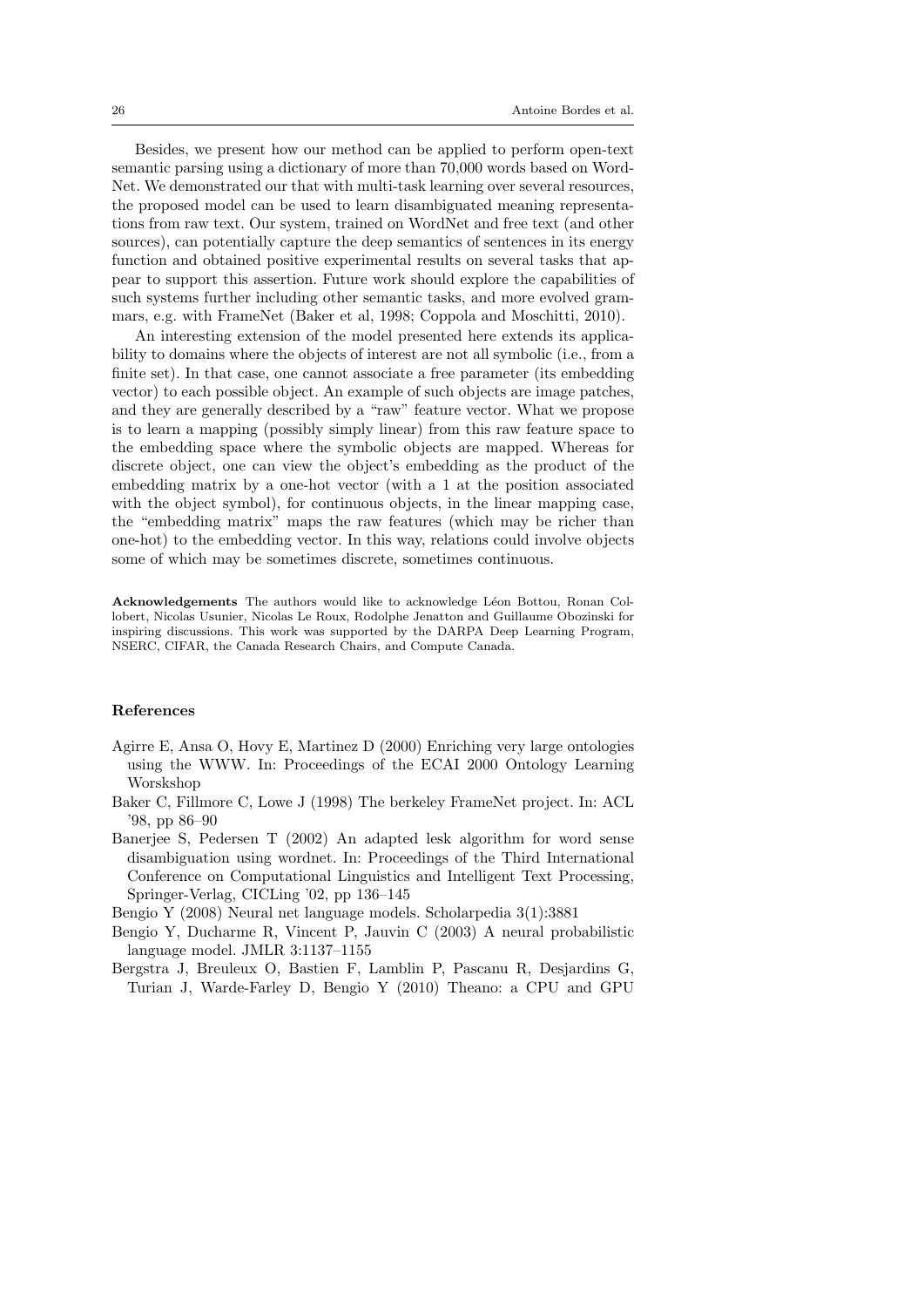math expression compiler. In: Proceedings of the Python for Scientific Computing Conference (SciPy), URL http://www.iro.umontreal.ca/~lisa/ pointeurs/theano\_scipy2010.pdf, oral Presentation

- Bilenko M, Mooney RJ (2003) Adaptive duplicate detection using learnable string similarity measures. In: Proceedings of the ninth ACM SIGKDD international conference on Knowledge discovery and data mining, ACM, KDD '03, pp 39–48
- Bordes A, Usunier N, Collobert R, Weston J (2010) Towards understanding situated natural language. In: Proc. of the 13th Intern. Conf. on Artif. Intel. and Stat., vol 9, pp 65–72
- Bordes A, Weston J, Collobert R, Bengio Y (2011) Learning structured embeddings of knowledge bases. In: Proceedings of the 25th Conference on Artificial Intelligence (AAAI-11), San Francisco, USA
- Bordes A, Glorot X, Weston J, Bengio Y (2012) Joint learning of words and meaning representations for open-text semantic parsing. In: Proc. of the 15th Intern. Conf. on Artif. Intel. and Stat., JMLR, vol 22, pp 127–135
- Boser B, Guyon I, Vapnik V (1992) A training algorithm for optimal margin classifiers. Proceedings of the fifth annual workshop on Computational learning theory pp 144–152
- Bottou L (2011) From machine learning to machine reasoning. Tech. rep., arXiv.1102.1808, URL http://arxiv.org/abs/1102.1808
- Cambria E, Hussain A, Havasi C, Eckl C (2009) Affectivespace: Blending common sense and affective knowledge to perform emotive reasoning. In: WOMSA at CAEPIA, pp 32–41
- Caruana R (1995) Learning many related tasks at the same time with backpropagation. In: Tesauro G, Touretzky D, Leen T (eds) Advances in Neural Information Processing Systems 7 (NIPS'94), MIT Press, Cambridge, MA, pp 657–664
- Chu W, Ghahramani Z (2009) Probabilistic models for incomplete multidimensional arrays. Journal of Machine Learning Research - Proceedings Track 5:89–96
- Cimiano P (2006) Ontology Learning and Population from Text: Algorithms, Evaluation and Applications. Springer-Verlag
- Collobert R, Weston J (2008) A Unified Architecture for Natural Language Processing: Deep Neural Networks with Multitask Learning. In: Proc. of the 25th Inter. Conf. on Mach. Learn.
- Collobert R, Weston J, Bottou L, Karlen M, Kavukcuoglu K, Kuksa P (2011) Natural language processing (almost) from scratch. Journal of Machine Learning Research 12:2493–2537
- Coppola B, Moschitti A (2010) A general purpose FrameNet-based shallow semantic parser. In: Proceedings of the International Conference on Language Resources and Evaluation (LREC'10)
- Cuadros M, Rigau G (2008) Knownet: using topic signatures acquired from the web for building automatically highly dense knowledge bases. In: Proceedings of COLING'08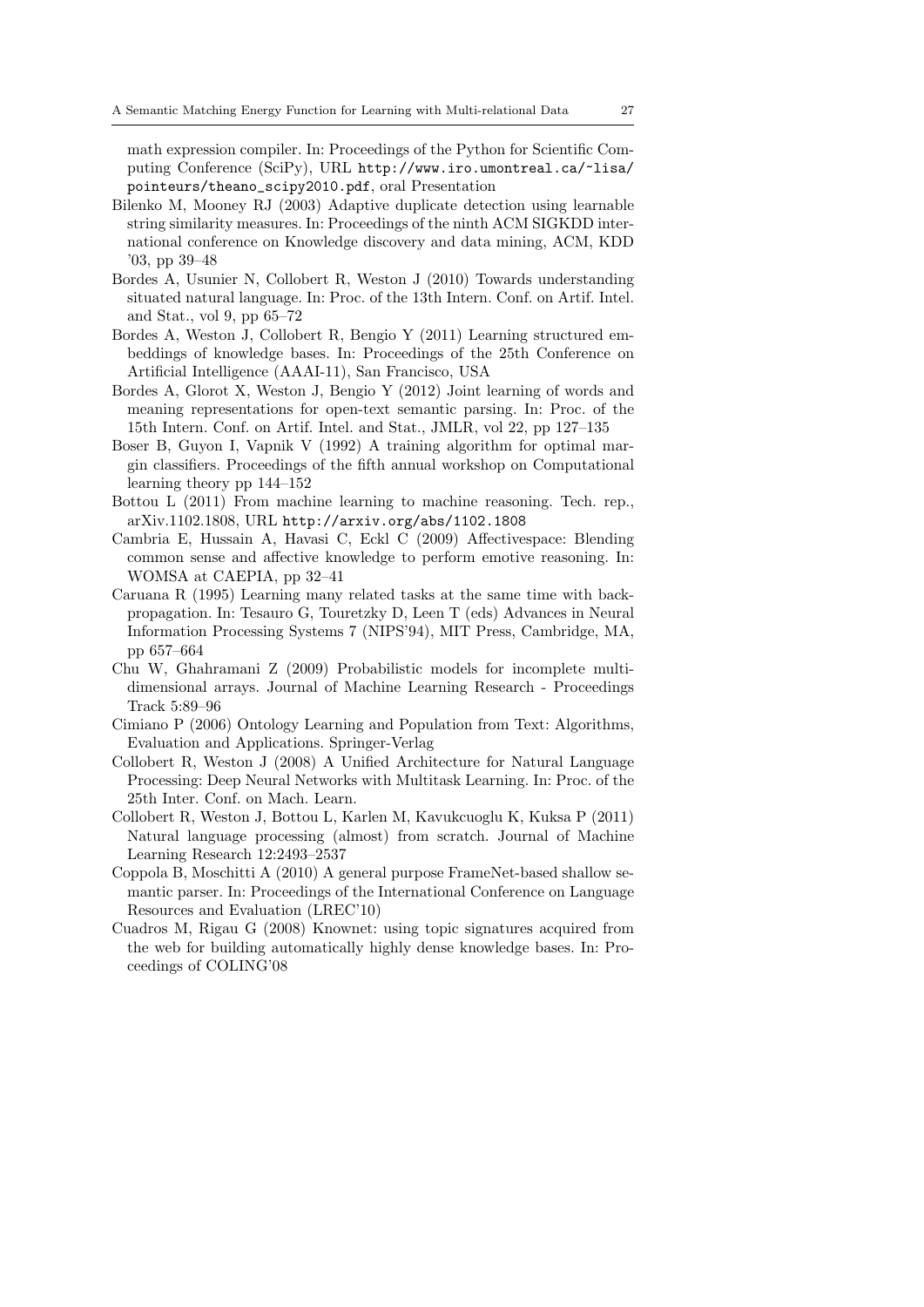- Decadt B, Hoste V, Daeleamns W, van den Bosh A (2004) Gamble, genetic algorithm optimization of memory-based WSD. In: Proceeding of ACL/SIGLEX Senseval-3
- Denham W (1973) The detection of patterns in alyawarra nonverbal behavior. PhD thesis
- Franz T, Schultz A, Sizov S, Staab S (2009) Triplerank: Ranking semantic web data by tensor decomposition. In: Proceedings of the 8th International Semantic Web Conference, ISWC '09, pp 213–228
- Ge R, Mooney RJ (2009) Learning a Compositional Semantic Parser using an Existing Syntactic Parser. In: Proc. of the 47th An. Meeting of the ACL
- Getoor L, Taskar B (2007) Introduction to Statistical Relational Learning (Adaptive Computation and Machine Learning). The MIT Press
- Giuglea A, Moschitti A (2006) Shallow semantic parsing based on FrameNet, VerbNet and PropBank. In: Proceeding of the 17th European Conference on Artificial Intelligence (ECAI'06), pp 563–567
- Hamel P, Lemieux S, Bengio Y, Eck D (2011) Temporal pooling and multiscale learning for automatic annotation and ranking of music audio. In: In Proceedings of the 12th International Conference on Music Information Retrieval (ISMIR11)
- Harabagiu S, Moldovan D (2002) Knowledge processing on extended WordNet. In: Fellbaum C (ed) WordNet: An Electronic Lexical Database and Some of its Applications, MIT Press, pp 379–405
- Harshman RA, Lundy ME (1994) Parafac: parallel factor analysis. Comput Stat Data Anal 18(1):39–72
- Havasi C, Speer R, Pustejovsky J (2010) Coarse Word-Sense Disambiguation using common sense. In: AAAI Fall Symposium Series
- Kemp C, Tenenbaum JB, Griffiths TL, Yamada T, Ueda N (2006) Learning systems of concepts with an infinite relational model. In: Proceedings of the 21st national conference on Artificial intelligence - Volume 1, AAAI Press, AAAI'06, pp 381–388
- Kingsbury P, Palmer M (2002) From Treebank to PropBank. In: Proc. of the 3rd International Conference on Language Resources and Evaluation
- Kok S, Domingos P (2007) Statistical predicate invention. In: Proceedings of the 24th international conference on Machine learning, ACM, New York, NY, USA, ICML '07, pp 433–440
- Kolda TG, Bader BW (2009) Tensor decompositions and applications. SIAM Rev 51(3):455–500
- Lecun Y, Chopra S, Hadsell R, marc'aurelio R, Huang f (2006) A tutorial on Energy-Based learning. In: Bakir G, Hofman T, schölkopf B, Smola A, Taskar B (eds) Predicting Structured Data, MIT Press
- Liang P, Jordan MI, Klein D (2011) Learning dependency-based compositional semantics. In: Association for Computational Linguistics (ACL)
- Liu H, Singh P (2004) Focusing on conceptnet's natural language knowledge representation. In: Proc. of the 8th Intl Conf. on Knowledge-Based Intelligent Information and Engineering Syst.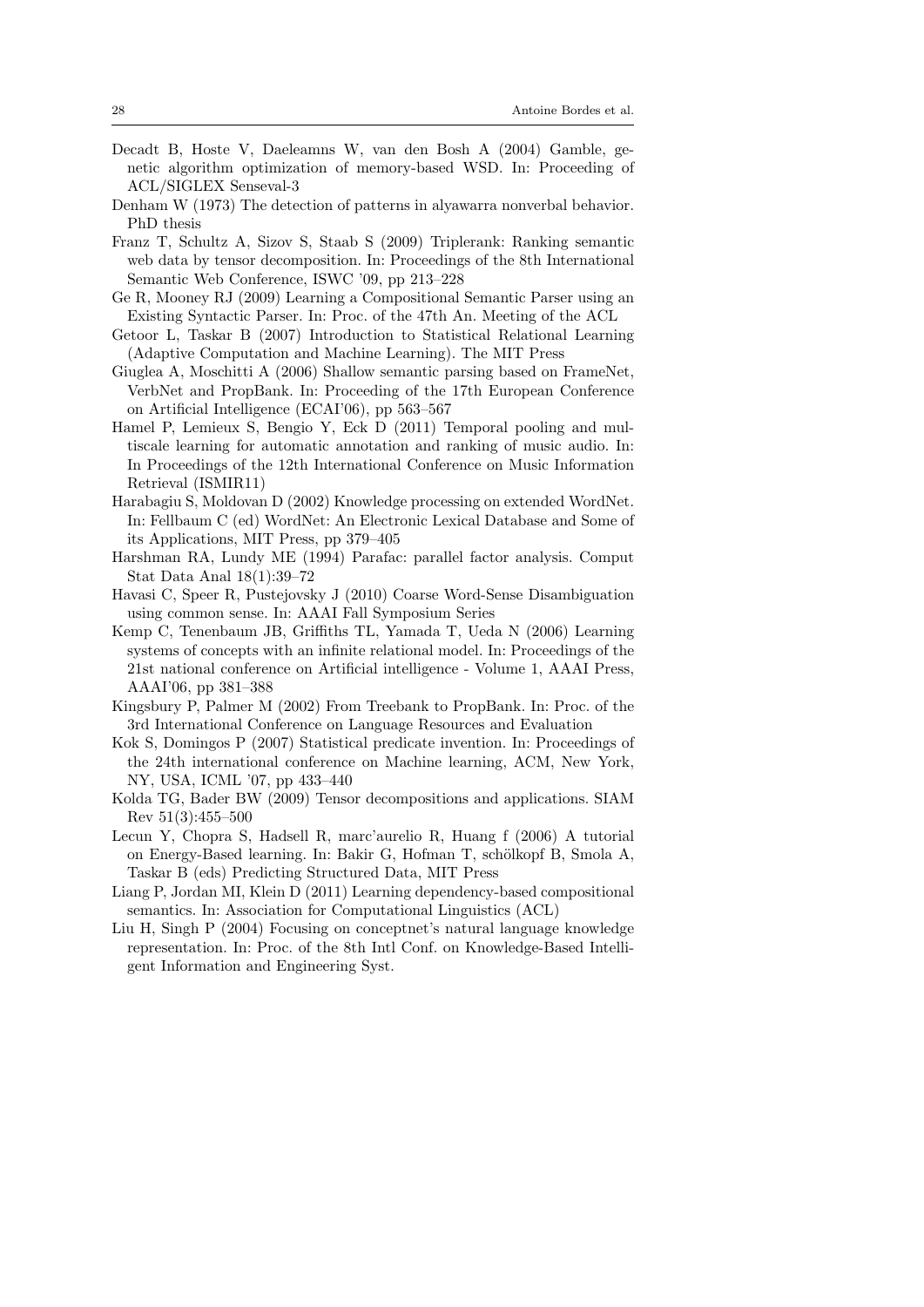- Martinez D, de Lacalle O, Agirre E (2008) On the use of automatically acquired examples for all-nouns word sense disambiguation. J Artif Int Res 33:79–107
- McCray AT (2003) An upper level ontology for the biomedical domain. Comparative and Functional Genomics 4:80–88
- Mooney R (2004) Learning Semantic Parsers: An Important But Under-Studied Problem. In: Proc. of the 19th AAAI Conf. on Artif. Intel.
- Nickel M, Tresp V, Kriegel HP (2011) A three-way model for collective learning on multi-relational data. In: Getoor L, Scheffer T (eds) Proceedings of the 28th International Conference on Machine Learning (ICML-11), ACM, ICML '11, pp 809–816
- Nickel M, Tresp V, Kriegel HP (2012) Factorizing yago: scalable machine learning for linked data. In: Proceedings of the 21st international conference on World Wide Web, WWW '12, pp 271–280
- Paccanaro A (2000) Learning distributed representations of concepts from relational data. IEEE Transactions on Knowledge and Data Engineering 13:200–0
- Paccanaro A, Hinton G (2001) Learning distributed representations of concepts using linear relational embedding. IEEE Trans on Knowl and Data Eng 13:232–244
- Poon H, Domingos P (2009) Unsupervised semantic parsing. In: Proceedings of the 2009 Conference on Empirical Methods in Natural Language Processing, Singapore, pp 1–10
- Poon H, Domingos P (2010) Unsupervised ontology induction from text. In: Proceedings of the 48th Annual Meeting of the Association for Computational Linguistics, Uppsala, Sweden, pp 296–305
- Robbins H, Monro S (1951) A stochastic approximation method. Annals of Mathematical Statistics 22:400–407
- Rummel RJ (1999) Dimensionality of nations project: Attributes of nations and behavior of nation dyads. In: ICPSR data file, pp 1950–1965
- Shi L, Mihalcea R (2004) Open text semantic parsing using FrameNet and WordNet. In: HLT-NAACL 2004: Demonstration Papers, Boston, Massachusetts, USA, pp 19–22
- Singh AP, Gordon GJ (2008) Relational learning via collective matrix factorization. In: Proc. of SIGKDD'08, pp 650–658
- Singla P, Domingos P (2006) Entity resolution with markov logic. In: Proceedings of the Sixth International Conference on Data Mining, IEEE Computer Society, pp 572–582
- Snow R, Jurafsky D, Ng A (2006) Semantic taxonomy induction from heterogenous evidence. In: Proceedings of the 21st International Conference on Computational Linguistics and the 44th annual meeting of the Association for Computational Linguistics, pp 801–808
- Speer R, Havasi C, Lieberman H (2008) Analogyspace: reducing the dimensionality of common sense knowledge. In: Proceedings of the 23rd national conference on Artificial intelligence - Volume 1, AAAI Press, AAAI'08, pp 548–553